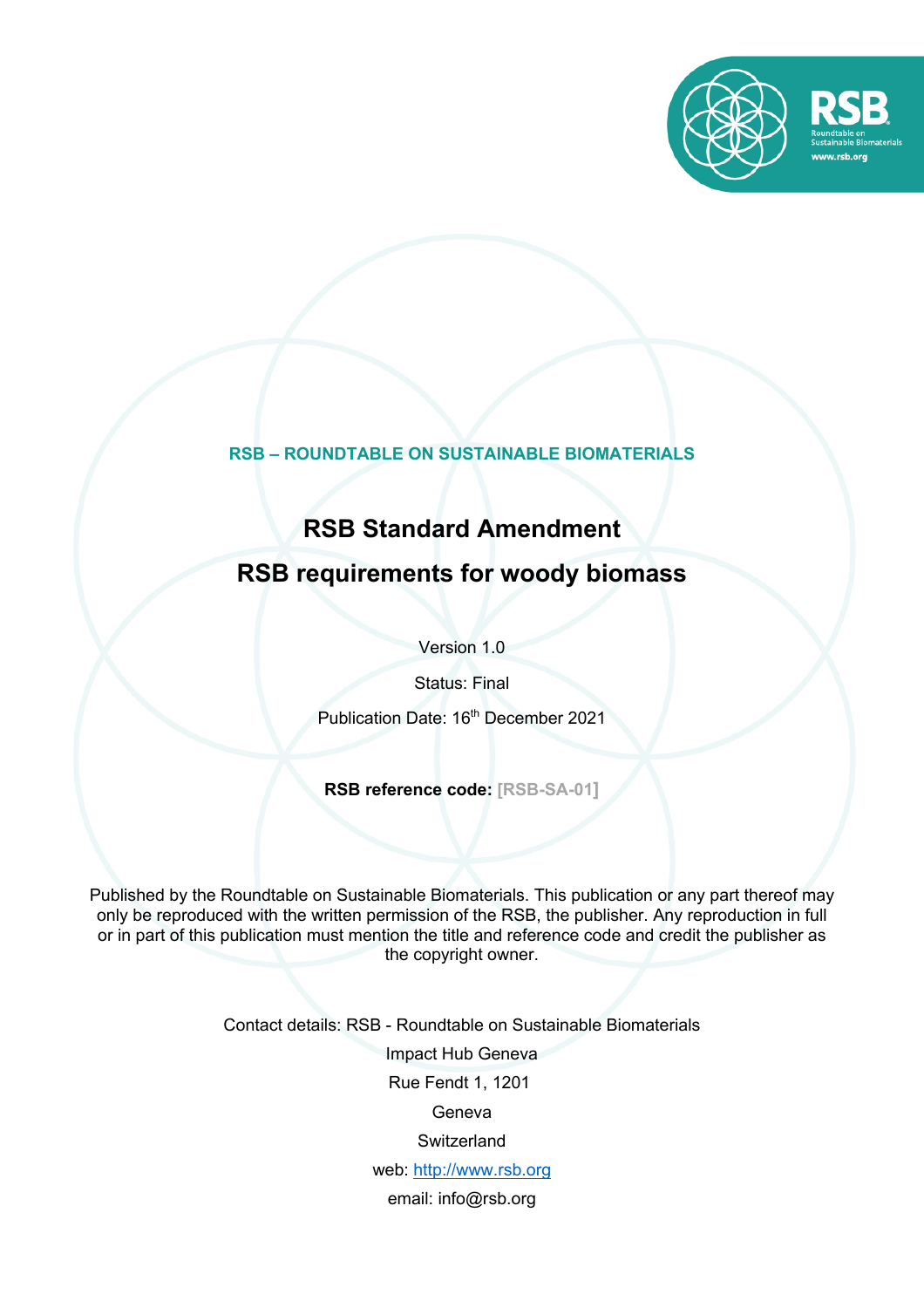

# **Introduction**

The demand for woody or wood-derived material for electricity, heat and fuel generation as well as for the production of bio-based products has grown significantly in recent years and has the potential to continue to do so. On the one side, it represents a relatively cheap and flexible way of supplying renewable energy and constitutes therefore an important building block of the bioeconomy, on the other side concerns have been raised about the climate impact as well as about unintended consequences on ecosystems.

In the context of the current RSB GHG calculation methodology (also in line with EU RED and ICAO CORSIA), the combustion of crop-based biofuels is considered carbon neutral based on the rationale that the emitted carbon is sequestered during the growth of the plant over a relatively short period (less than 12 months). For woody material for bioenergy purposes, this assumption has been questioned as the harvest of the wood for bioenergy causes a decrease of the forest carbon stock which may not be recovered in the short-term.

In order to ensure that a greenhouse gas emission reduction is significant compared to fossil fuels it is therefore essential to correctly account for carbon stock changes in the forest. This requires that that all carbon pools of the forest are considered (i.e. living biomass, dead wood and litter and soil organic matter) as well as the development of the carbon stock held within the pool for both the bioenergy scenario and the scenario without the demand for bioenergy.

Forests are a vital component in combatting climate change, the adaptation of forests to climate change will be necessary to ensure a sustained mitigation effect. Expanding forest area as well as sustainably managed forests provide a significant potential for carbon sequestration and storage in forest biomass and soil as well as in forest products. Forests also have a protective role for preventing land degradation and desertification by stabilizing soils, reducing water and wind erosion and maintaining water and nutrient cycling in soils.

Main changes from the previous version (Version #)

Not applicable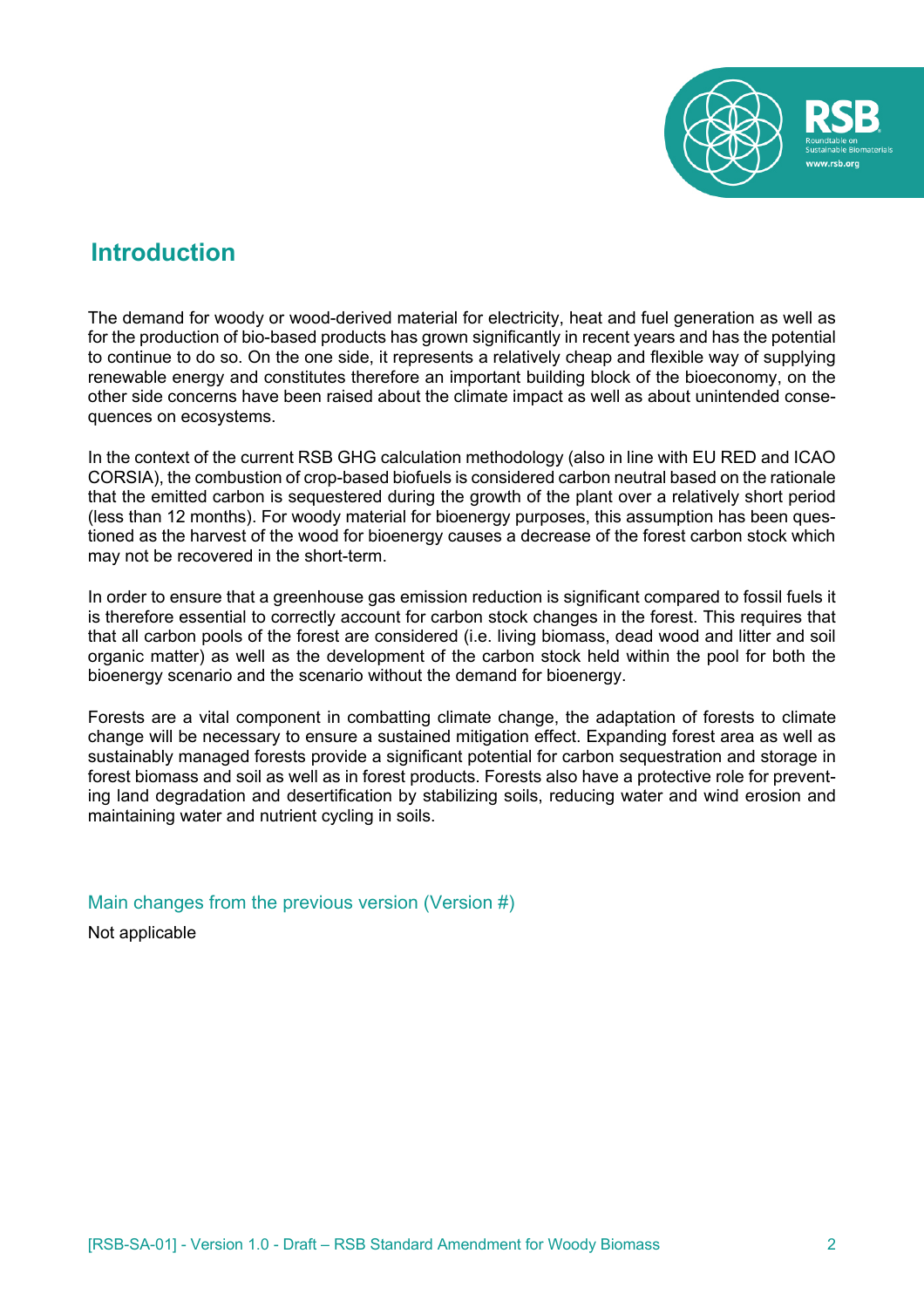

# **Table of contents**

| Annex I Sustainability risks associated with clearing invasive alien species from |  |
|-----------------------------------------------------------------------------------|--|
|                                                                                   |  |
|                                                                                   |  |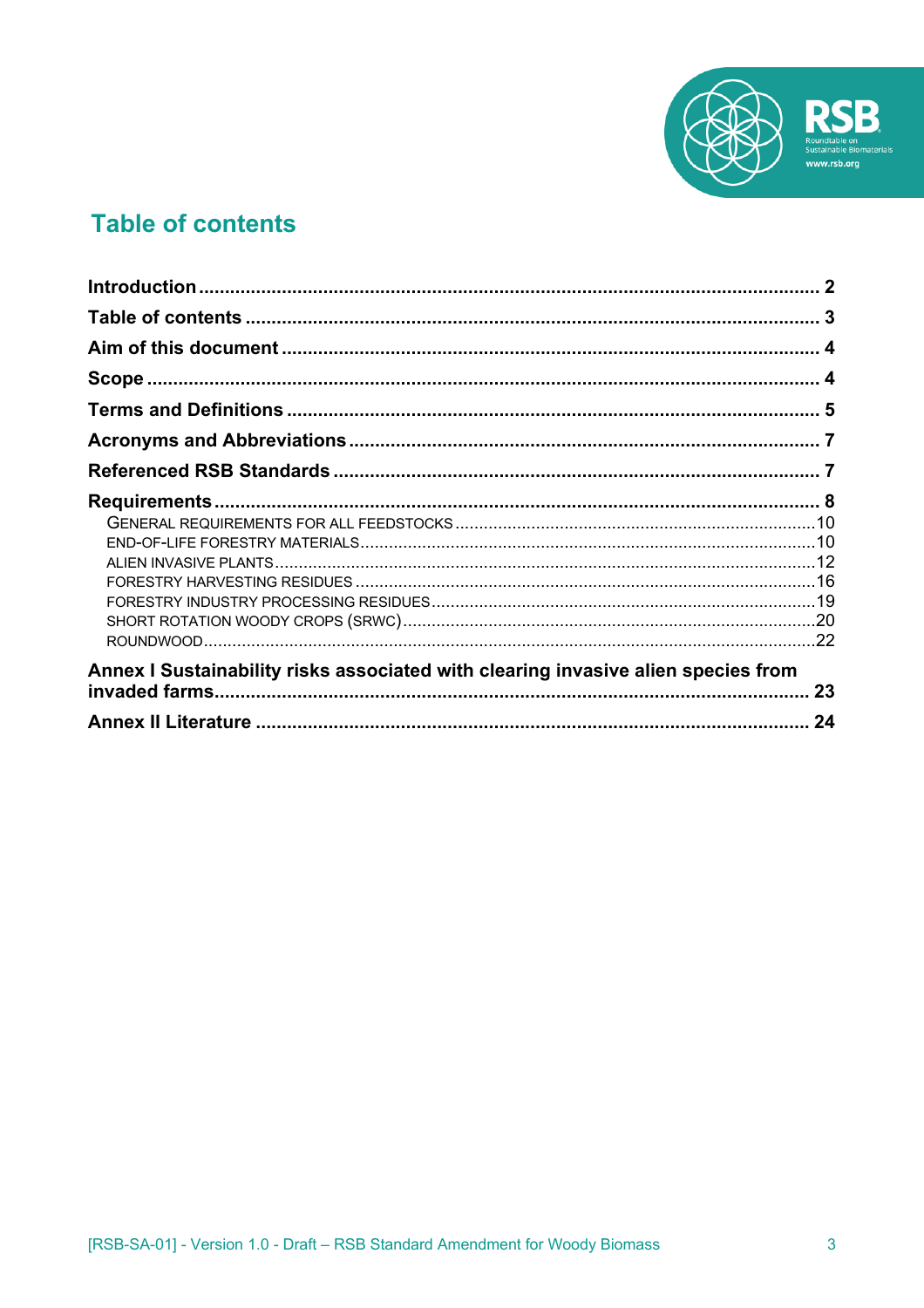

# **Aim of this document**

This RSB Standard Amendment has been developed with the aim to review and clarify the approach of the RSB towards woody biomass, related to adequate sustainability requirements (RSB Principles & Criteria) as well as the calculation of Greenhouse Gas emissions. The RSB certification system is a risk-based system which means that several tools and mechanisms are available to ensure that the focus of the implementation and auditing is set at areas that matter most in a specific context (for example: RSB Screening Tool, RSB Approach for Waste and Residues reflected in the RSB Standards for Advanced Fuels and Advanced Products) while removing barriers to certification for low-risk feedstocks.

Based on the already established risk mechanisms, this standard amendment aims at defining how this risk-based approach is applied in the context of woody biomass and clarifying the applicability of the RSB Standard to different types of woody materials.

In the context of GHG emissions, RSB requires that bioenergy achieves significant emission reductions compared to the fossil equivalent. Research has shown the importance of correctly accounting for GHG emissions resulting from the use of bioenergy from forest material or other woody biomass. Several factors impact the GHG emission potential of a certain woody biomass source, such as

- Forest management
- Types of wood feedstock
- Growth and decay rates

To ensure that RSB certified materials deliver significant GHG emission savings, this standard amendment defines feedstock categories with a relatively low risk of additional GHG emissions, i.e. emissions that have not been correctly accounted for through the GHG calculation methodology.

Only low risk feedstocks are eligible for RSB certification. Feedstocks that have a medium or high risk for additional GHG impacts, such as stumps or low quality roundwood are not eligible for RSB certification for fuel, heat or electricity generation.

This document also defines specific practices for sourcing feedstock to address specific risks and to ensure that only those feedstocks that are sustainably produced and achieve significant emission reductions compared to the fossil reference are certified in the RSB system.

# **Scope**

This RSB Standard Amendment clarifies how different types of woody biomass are treated in the RSB system and specifies requirements for woody biomass which are intended to ensure that RSB-certified feedstocks and products are sourced sustainably, with a particular focus on ensuring:

- The effective management of forests to conserve biodiversity, as well as ecosystem services like those that protect watersheds and maintain carbon sinks;
- That carbon extracted from forests is effectively accounted for; and
- That harvesting and processing residues are true residues.

In order to meet these objectives, the Standard Amendment will clarify requirements that apply to specific types of woody biomass.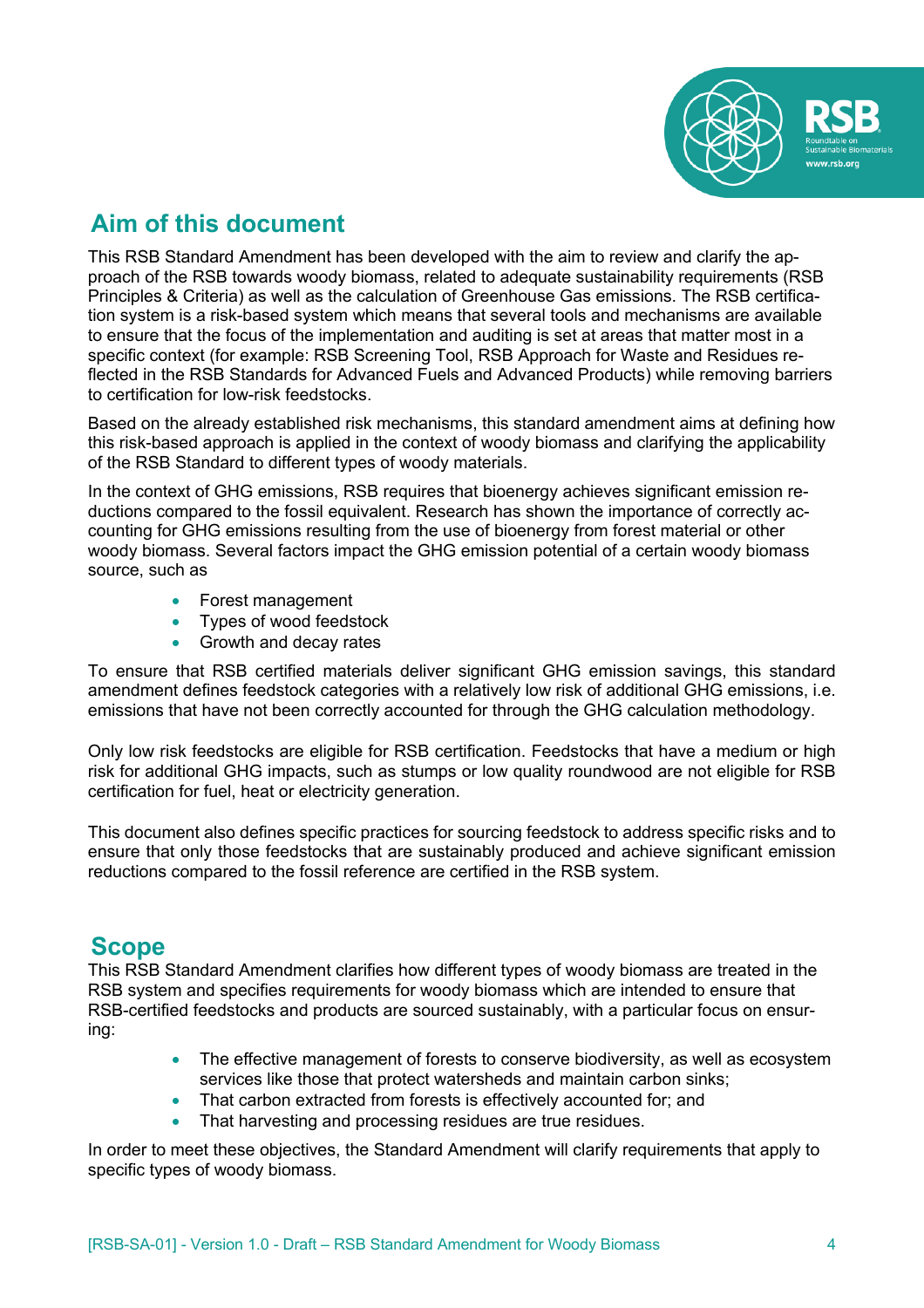

These include requirements related to: the sustainability of forestry feedstocks, the greenhouse gas calculation methodologies and the categorisation of material as main product, residue or endof-life product. This Standard Amendment intends to clarify requirements that apply to specific types of woody biomass to meet the objectives above.

While this document intends to meet the general requirements of the EU Renewable Energy Directive II for woody biomass, RSB provides the *RSB EU Market Access Standard* outlining details of those requirements for all operators intending to deliver into the EU RED market.

# **Terms and Definitions**

### Alien Species

An alien species is a species, subspecies or lower taxon, introduced outside its natural past or present distribution (Source: Decision VI/23 of the Conference of the Parties to the CBD (Convention on Biological Diversity)).

### Alien Invasive Plant

An alien invasive plant is an alien plant species which becomes established in natural or seminatural ecosystems or habitat, is an agent of change, and threatens native biological diversity, food security, human health, trade, transport and or economic development (Source: IUCN – ISSG & 2010 Biodiversity Partnership).

#### Forest

National forest definition under IPCC guidelines<sup>1</sup>. If not available, use FAO definition: Land spanning more than 0.5 hectares with trees higher than 5 meters and a canopy cover of more than 10 percent, or trees able to reach these thresholds in situ. It does not include land that is predominantly under agricultural or other land use (Source FAO).

Guidance (Source: The Accountability Framework):

- Forest includes natural forests and tree plantations. For the purpose of implementing nodeforestation supply chain commitments, the focus is on preventing the conversion of natural forests.
- Quantitative thresholds (e.g. for tree height or canopy cover) established in legitimate national or subnational forest definitions may take precedence over the generic thresholds in this definition if they are stricter than the generic threshold
- This standard should not be interpreted as weakening or qualifying any protection or provision of national forestry laws, including when these laws apply to legally classed forests that are tree plantations or presently have little or no tree cover.
- Natural forests shall be distinguished from tree plantations for the purpose of conducting forest inventories and quantifying forest loss and gain. This will facilitate comparability between government forest monitoring and the tracking of supply chain commitments focused on human-induced conversion of natural forests.

<sup>1</sup> Under the IPCC Good Practice Guidance for Land Use, Land-Use Change and Forestry, Designated National Authorities are required to register a nationally specific-benchmark for forests.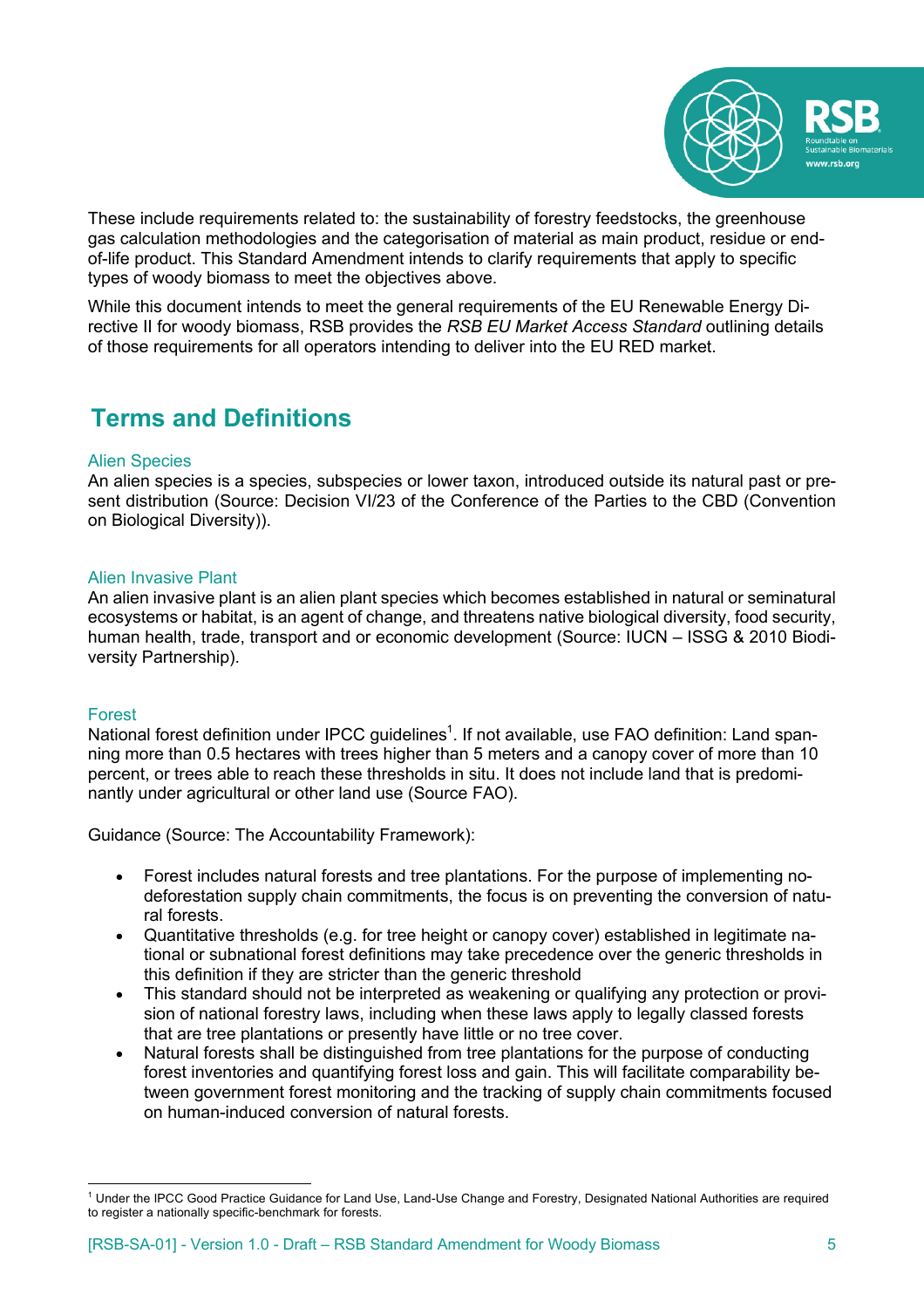

### Natural forest

A forest that is a natural ecosystem.

Natural forests possess many or most of the characteristics of a forest native to the given site, including species composition, structure, and ecological function. Natural forests include:

- **Primary forests** that have not been subject to major human impacts in recent history
- **Regenerated (second-growth)** forests that were subject to major impacts in the past (for instance by agriculture, livestock raising, tree plantations, or intensive logging) but where the main causes of impact have ceased or greatly diminished and the ecosystem has attained much of the species composition, structure, and ecological function of prior or other contemporary natural ecosystems
- **Managed natural forests** where much of the ecosystem's composition, structure, and ecological function exist in the presence of activities such as:
	- o Harvesting of timber or other forest products, including management to promote high-value species
	- $\circ$  Low intensity, small-scale cultivation within the forest, such as less-intensive forms of swidden agriculture in a forest mosaic
- **Forests that have been partially degraded** by anthropogenic or natural causes (e.g., harvesting, fire, climate change, invasive species, or others) but where the land has not been converted to another use and where degradation does not result in the sustained reduction of tree cover below the thresholds that define a forest or sustained loss of other main elements of ecosystem composition, structure, and ecological function.

The categories "natural forest" and "tree plantation" are mutually exclusive, though in some cases the distinction may be nuanced.

(Source: The Accountability Framework)

# Roundwood

Includes all wood removed with or without bark, including wood removed in its round form, or split, roughly squared or in other form.

# **Stump**

The part of the tree that remains attached to the roots after felling (JRC).

#### Tree plantation

A forest predominantly composed of trees established through planting and/or deliberate seeding that lacks key elements of a natural forest native to the area, such as species composition and structural diversity.

- Tree plantations generally have one or a few tree species and tend to include one or more of the following characteristics:
	- i) planted on cleared land
	- ii) harvested regularly
	- iii) trees are of even ages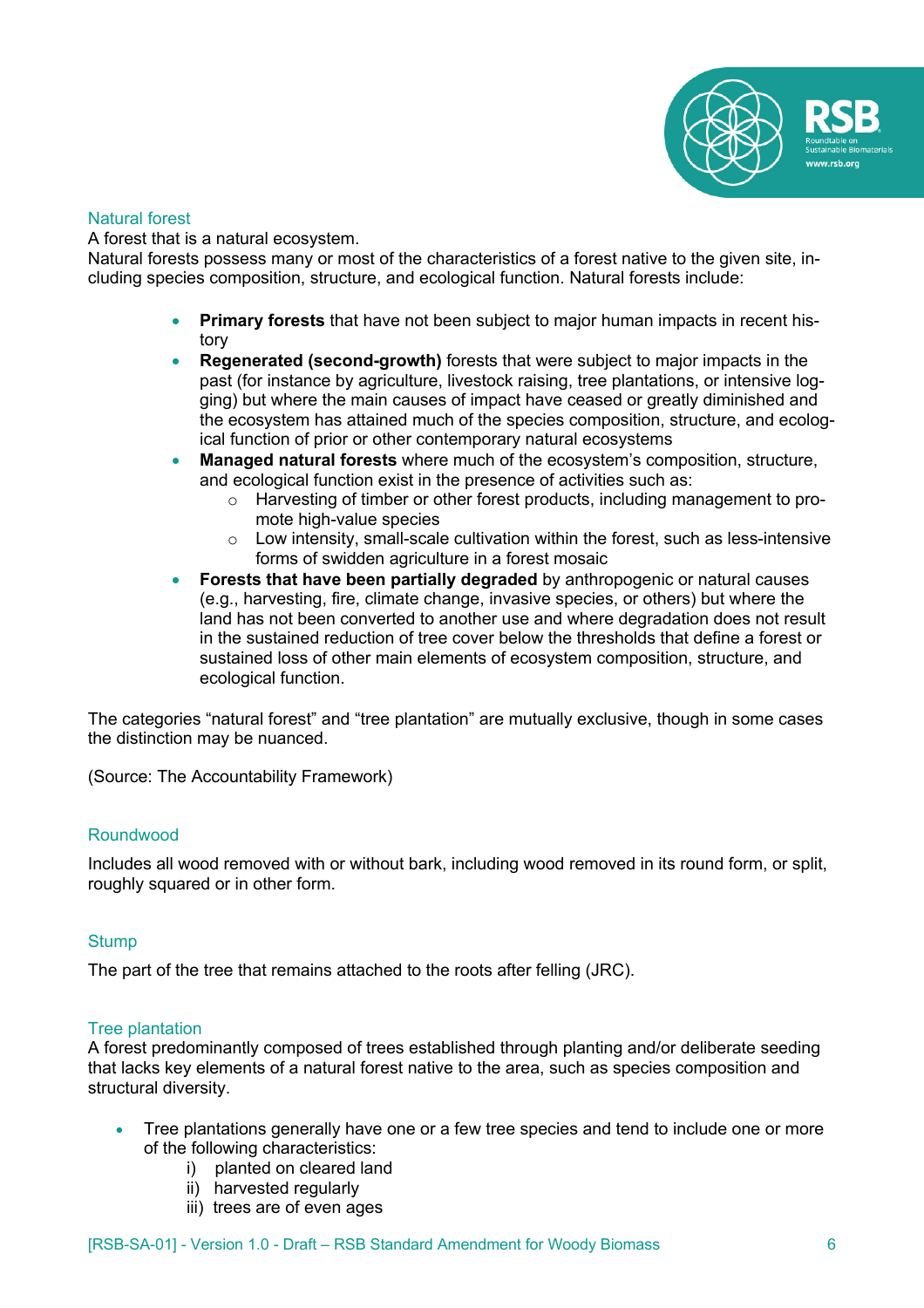

 iv) products from the plantation are managed and processed for commercial production

- Tree plantations can consist of trees planted for timber, pulp, non-timber forest products (e.g. rubber latex), or ecosystem services (e.g. soil stabilisation). Plantations dominated by agricultural species (e.g. fruits or oil palm) are considered agriculture, not tree plantations.
- There exist a range of "boundary cases" where sites have some characteristics of tree plantations and some characteristics of natural forests.

(Source: The Accountability Framework)

# **Acronyms and Abbreviations**

- CO<sub>2</sub> Carbon dioxide
- CO<sub>2</sub>e Carbon dioxide equivalent
- DBH Diameter at breast height
- GHG Greenhouse gases
- ILUC Indirect land use change
- ISO International Organization for Standardization
- LCA Life cycle assessment

# **Referenced RSB Standards**

RSB Principles & Criteria [RSB-STD-01-001] Version 3.0 RSB GHG Calculation Methodology [ RSB-STD-01-003-011 Version 2.3 RSB Low iLUC Risk Biomass Criteria and Compliance Indicators [RSB-STD-04-001] Version 0.3 RSB Methodology for Displacement Emissions [RSB-STD-04-002] Version 1.0 RSB Standard for Advanced Fuels [RSB-STD-01-010] Version 2.2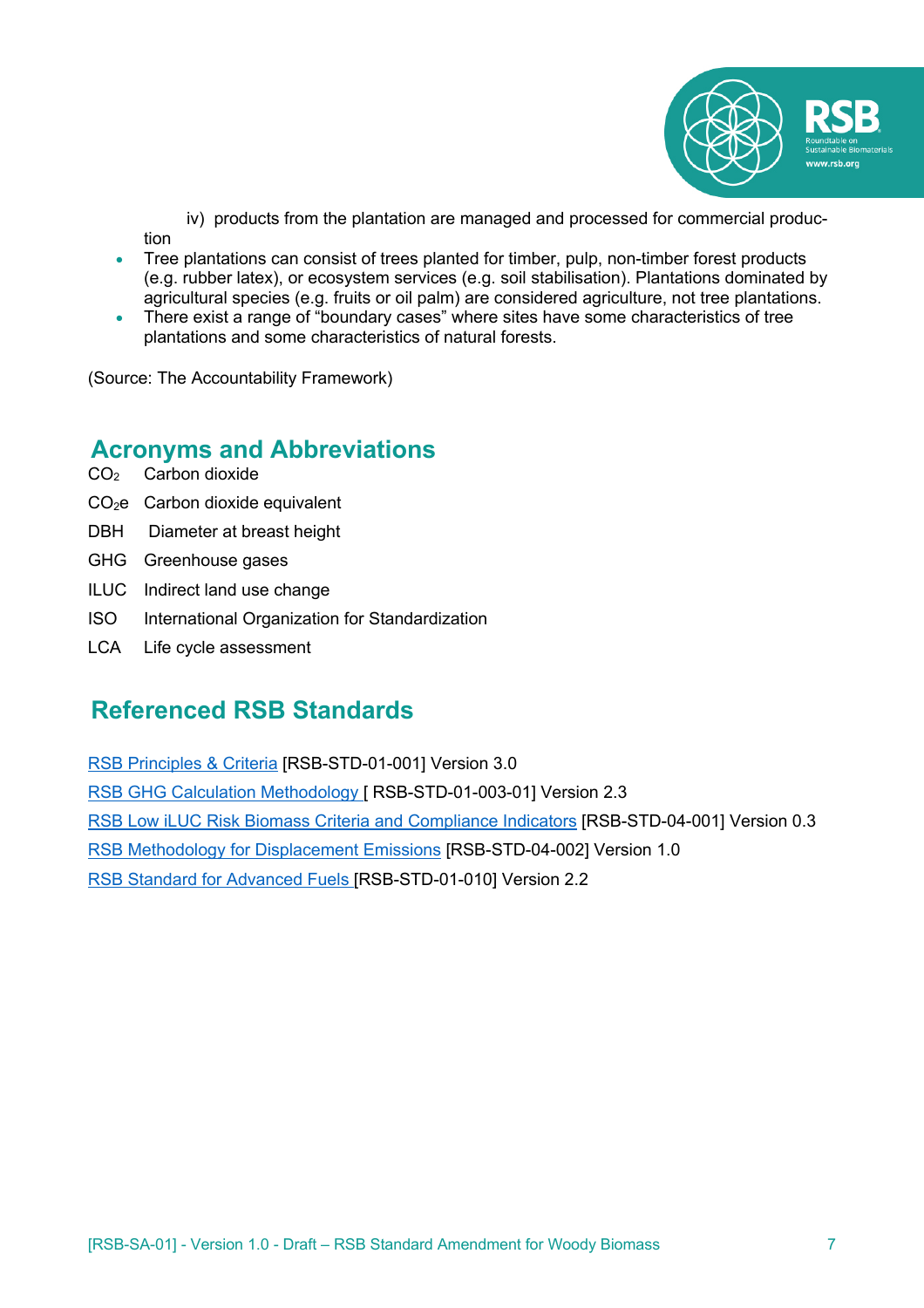

# **Requirements**

### **Summary**

The following table presents an overview of the requirements of this document:

| <b>Feedstock</b>                                                                            | Assess-<br>ment of eli-<br>gibility cri-<br>teria re-<br>quired <sup>2</sup> | Require-<br>ments for<br><b>Forest Ma-</b><br>nagement /<br><b>Generation</b><br>of residues | Require-<br>ments for<br>the collec-<br>tion of ma-<br>terial | Require-<br>ments for<br>mechanical<br>processing | <b>Require-</b><br>ments for<br>chemical<br>processing | Other spe-<br>cific re-<br>quirements                          |
|---------------------------------------------------------------------------------------------|------------------------------------------------------------------------------|----------------------------------------------------------------------------------------------|---------------------------------------------------------------|---------------------------------------------------|--------------------------------------------------------|----------------------------------------------------------------|
| <b>End-of-life woody</b><br>materials                                                       |                                                                              |                                                                                              |                                                               |                                                   |                                                        |                                                                |
| Woody material from<br>park and garden<br>maintenance                                       | <b>No</b>                                                                    | <b>No</b>                                                                                    | P.3<br>$(GHG)$ .<br>From point<br>of origin.                  | P. 3 (GHG)                                        | All P&Cs                                               | Waste hier-<br>archy                                           |
| Recycling wood such<br>as construction and<br>demolition waste<br>wood                      | No                                                                           | No                                                                                           | P.3<br>$(GHG)$ .<br>From point<br>of origin.                  | P. 3 (GHG)                                        | All P&Cs                                               | Waste hier-<br>archy                                           |
| Woody material from<br>trees that are re-<br>moved from: Or-<br>chards and planta-<br>tions | <b>No</b>                                                                    | Evidence<br>of origin                                                                        | P. 3<br>(GHG).<br>From point<br>of origin.                    | P. 3 (GHG)                                        | All P&Cs                                               | Waste hier-<br>archy                                           |
| Woody material from<br>trees that are re-<br>moved from Construc-<br>tion sites             | <b>No</b>                                                                    | Evidence<br>of origin                                                                        | P. 3<br>$(GHG)$ .<br>From point<br>of origin.                 | P. 3 (GHG)                                        | All P&Cs                                               | Waste hier-<br>archy                                           |
| Wood material from<br>tree hedges                                                           | No                                                                           | No                                                                                           | P. 3<br>$(GHG)$ .<br>From point<br>of origin.                 | P. 3 (GHG)                                        | All P&Cs                                               | Waste hier-<br>archy                                           |
| <b>Alien invasive plants</b>                                                                |                                                                              |                                                                                              |                                                               |                                                   |                                                        |                                                                |
|                                                                                             | <b>No</b>                                                                    | <b>No</b>                                                                                    | P1, 2, 4, 7,<br>8, 9 & 10<br>P&C apply                        | P. 3 (GHG)                                        | All P&Cs                                               | Evidence<br>of AIP sta-<br>tus & rea-<br>son for re-<br>moval. |

<sup>&</sup>lt;sup>2</sup> This refers to the assessment to classify feedstocks as either co-products or residues based on eligibility criteria related to the econonomic value ratio (EVR) and the elasticiy. Please see RSB Standard for Advanced Fuels [RSB-STD-01-010] for more information.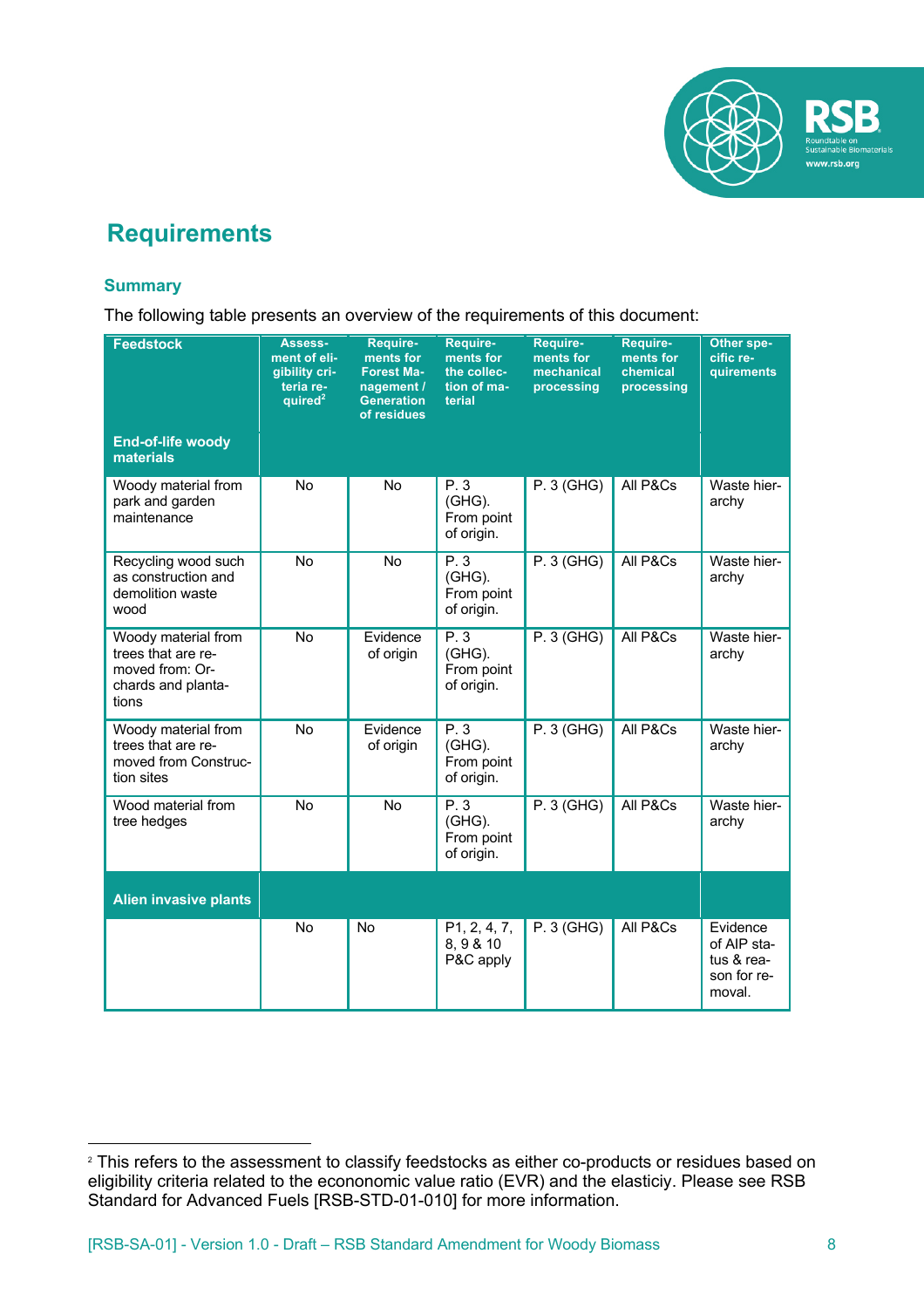

| <b>Feedstock</b>                                      | Assess-<br>ment of eli-<br>gibility cri-<br>teria re-<br>quired <sup>3</sup> | Require-<br>ments for<br><b>Forest Ma-</b><br>nagement /<br><b>Generation</b><br>of residues | <b>Require-</b><br>ments for<br>the collec-<br>tion of ma-<br>terial | Require-<br>ments for<br>mechanical<br>processing | Require-<br>ments for<br>chemical<br>processing | Other spe-<br>cific re-<br>quirements |
|-------------------------------------------------------|------------------------------------------------------------------------------|----------------------------------------------------------------------------------------------|----------------------------------------------------------------------|---------------------------------------------------|-------------------------------------------------|---------------------------------------|
| <b>Forest Harvesting</b><br><b>Residues</b>           |                                                                              |                                                                                              |                                                                      |                                                   |                                                 |                                       |
| Slash                                                 | No                                                                           | RSB, FSC<br>or equiva-<br>lent certifi-<br>cation                                            | P.3<br>(GHG).<br>From point<br>of origin.                            | P. 3 (GHG)                                        | All P&Cs                                        | N/A                                   |
| Salvage logging wood<br>in forest management<br>units | <b>No</b>                                                                    | RSB, FSC<br>or equiva-<br>lent certifi-<br>cation                                            | P.3<br>$(GHG)$ .<br>From point<br>of origin.                         | P. 3 (GHG)                                        | All P&Cs                                        | N/A                                   |
| Early/non-commercial<br>thinnings                     | No                                                                           | RSB, FSC<br>or equiva-<br>lent certifi-<br>cation                                            | P.3<br>(GHG).<br>From point<br>of origin.                            | P. 3 (GHG)                                        | All P&Cs                                        | Evidence<br>of thinning<br>practices  |
| Tree stumps                                           | Not eligible                                                                 | N/A                                                                                          | N/A                                                                  | N/A                                               | N/A                                             | N/A                                   |
| <b>Forestry industry processing residues</b>          |                                                                              |                                                                                              |                                                                      |                                                   |                                                 |                                       |
| Sawmill residues                                      | Yes                                                                          | No                                                                                           | P. 3<br>$(GHG)$ .<br>From point<br>of origin.                        | P. 3 (GHG)                                        | All P&Cs                                        | No                                    |
| Tall oil, brown and<br>black liquor                   | Yes                                                                          | <b>No</b>                                                                                    | P. 3<br>(GHG).<br>From point<br>of origin.                           | P. 3 (GHG)                                        | All P&Cs                                        | No                                    |
| Other                                                 | Yes                                                                          | No                                                                                           | P. 3<br>(GHG).<br>From point<br>of origin.                           | P. 3 (GHG)                                        | All P&Cs                                        | No                                    |
| <b>Short Rotation Woody Crops (SRWC)4</b>             |                                                                              |                                                                                              |                                                                      |                                                   |                                                 |                                       |
|                                                       | <b>No</b>                                                                    | All P&Cs                                                                                     | P. 3 (GHG)                                                           | P. 3 (GHG)                                        | All P&Cs                                        | No                                    |
| <b>Roundwood</b>                                      |                                                                              |                                                                                              |                                                                      |                                                   |                                                 |                                       |
|                                                       | Only eligi-<br>ble for non-<br>energy<br>markets                             | RSB, FSC<br>or equiva-<br>lent certifi-<br>cation                                            | P. 3 (GHG)                                                           | P. 3 (GHG)                                        | All P&Cs                                        | Carbon<br>sink levels                 |

 $3$  This refers to the assessment to classify feedstocks as either co-products or residues based on eligibility criteria related to the econonomic value ratio (EVR) and the elasticiy. Please see RSB Standard for Advanced Fuels [RSB-STD-01-010] for more information. <sup>4</sup> SRWC are considered as agricultural crops under the RSB Standards.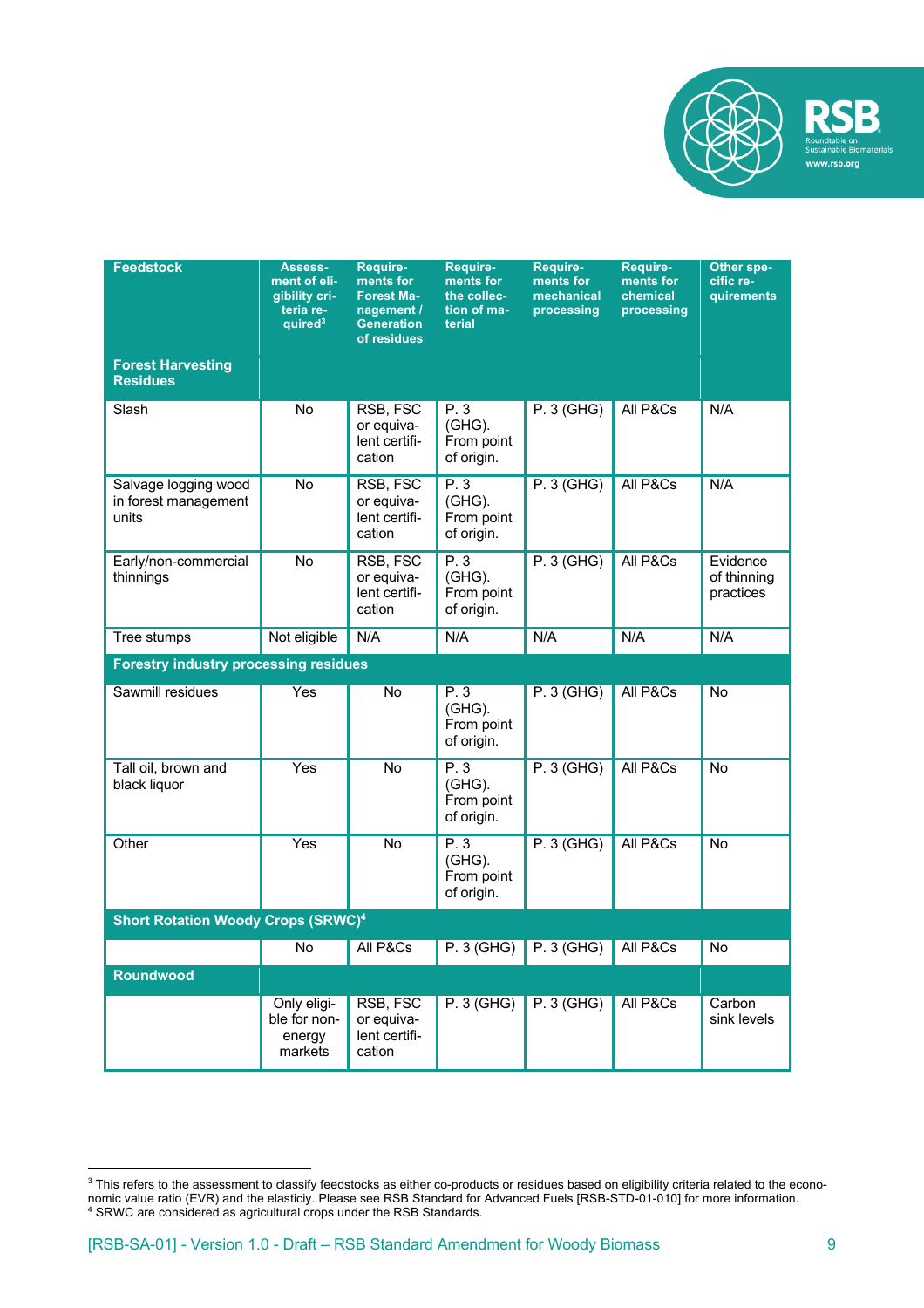

# **0. General requirements for all feedstocks**

- 0. 1. The RSB Principles & Criteria [RSB-STD-01-001] shall apply from the collection of the material onwards to all industrial operators, such as feedstock processors, intermediary producers as well as fuel or advanced product producers. The RSB Principles & Criteria do not apply to operators only conducting mechanical processing, for example sorting, sawing, drilling, etc.
- 0. 2. The RSB Procedure for Traceability [RSB-PRO-20-001] applies to all operators from the point of origin onwards.

The operator shall specify the material type (for example: "Recycling wood: Construction wood") on the production documentation (see annex RSB-PRO-20- 001) and inform the buyer if a simplified audit procedure for end-of-life products or production residues was followed that does not include the full set of RSB Principles & Criteria.

### *Please note*:

The RSB Standard for Advanced Fuels provides a methodology to assess and verify whether an output of a process is a co-product or a production residue. This is important for the allocation of the environmental impact. In the context of this document, the verification of the feedstock eligibility is only required for forestry processing residues. For the other feedstocks included in this document the eligibility verification is not required.

# **1. End-of-life forestry materials**

# 1. 1. Specification:

The following material types are considered end-of-life forestry material:

- Woody material from park and garden maintenance;
- Recycling wood, such as construction and demolition waste wood;
- Woody material (including whole trees) from:
	- o Orchards (e.g. mango trees) or plantations dominated by agricultural species (e.g. palm or rubber) as part of pruning activities or re-planting where old trees are replaced by new trees<sup>5</sup>, or
	- o Construction sites (e.g. housing or infrastructure) as part of the clearing of the site, or
	- o Tree hedges (waste pruning material), defined as a fence formed by trees or woody shrubs, usually planted to protect crops from the wind or to define a boundary).

# 1. 2. Feedstock specific sustainability requirements

<sup>5</sup> Please note : This does not include tree plantations such as pine plantations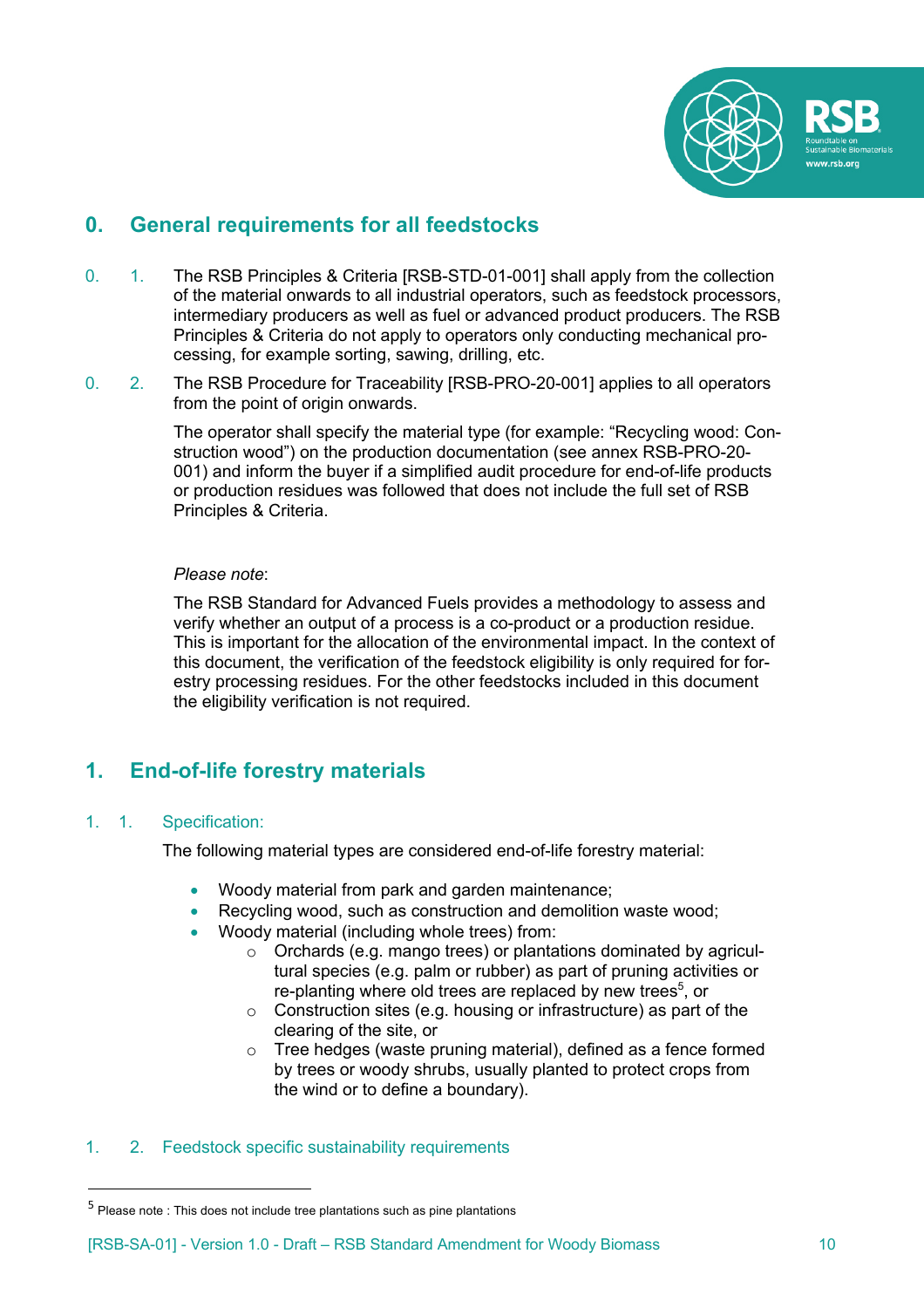

1. 2. 1. The following requirements apply to woody material from orchards or plantations:

The operator shall provide evidence

- that the point of origin of the material is an orchard, or a plantation dominated by agricultural species (for example palm);
- documenting the tree species that was collected at the point of origin;
- about the frequency at which re-planting activities are conducted as well as information about regional and species-specific practices;
- documenting that the trees were not left on the ground for soil health or contributing to biodiversity preceding their use for bioenergy purposes;
- that the plantation/orchard has been in operation since before 1 January 2008.
- 1. 2. 2. The following requirement applies to woody material from construction sites:

The operator shall provide evidence that the material does not originate from land that had the status of forest on or after 1 January 2008.

- 1. 2. 3. Sustainability requirements do not apply for the following activities:
	- Activity that generates the material (e.g. garden maintenance);
	- Collection of the material:
	- Mechanical processing $6$  of the material

# 1. 3. Requirements related to the GHG calculation

The GHG calculation shall start from the collection at the point of origin onwards. The material has a GHG intensity of 0 kg  $CO<sub>2</sub>e/kg$  at the point of origin.

Emissions associated with the activity that generates the material, e.g. energy demand for garden maintenance, construction, pruning, etc. do not need to be included.

#### 1. 4. Other requirements

1. 4. 1. The operator shall provide evidence about the material type in order to demonstrate that the material was not produced for the purpose of biofuel or biomaterial production. For example, for woody material from construction sites, evidence shall be available that the clearing of the site would have happened also without the material demand (e.g. a development plan).

<sup>&</sup>lt;sup>6</sup> Mechanical operators are defined under the RSB as a subgroup of industrial operators only conducting mechanical or physical processing (see PG-2020-03 for the positive list of mechanical operators).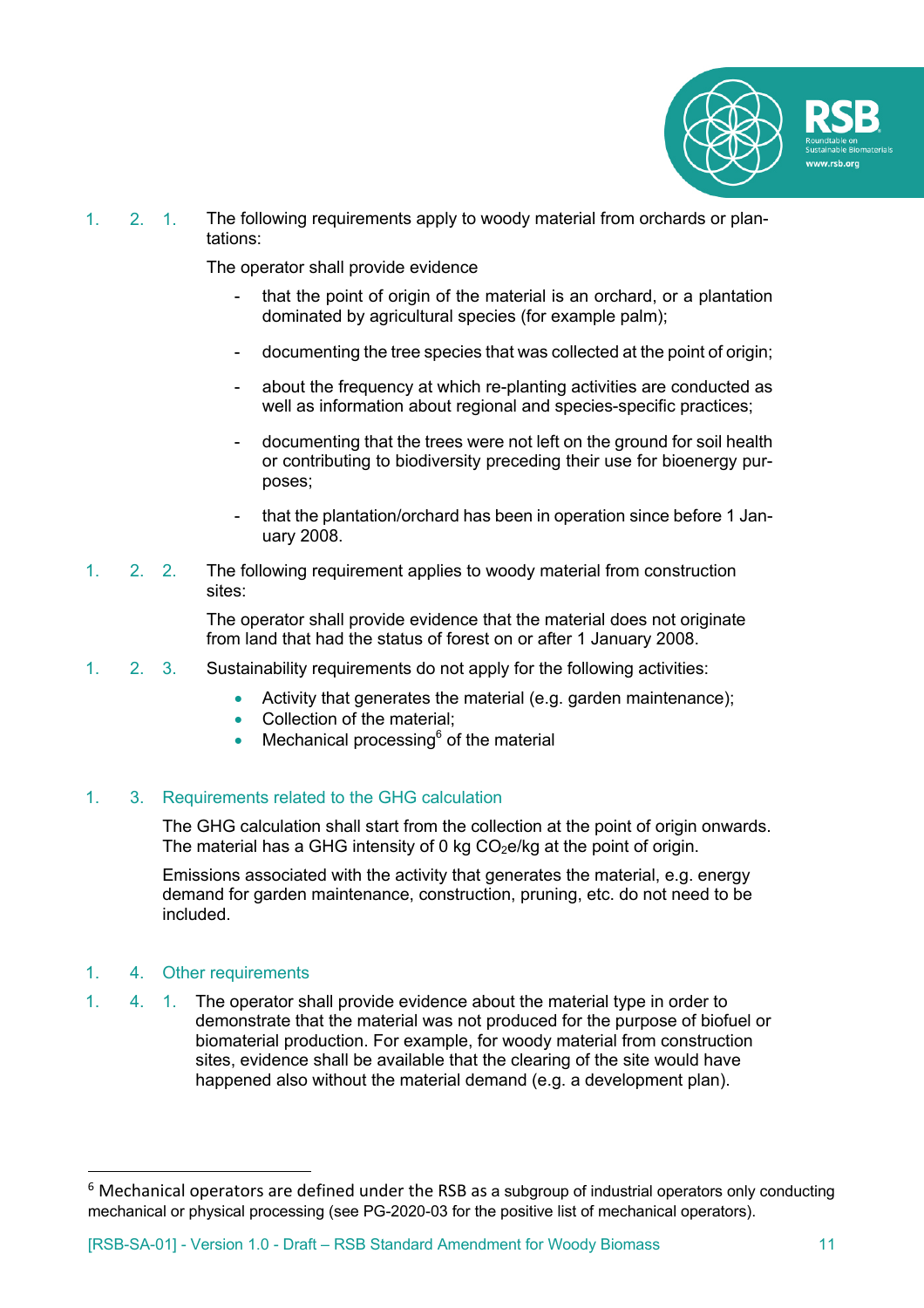

- 1. 4. 2. Whenever there is any indication that the material was diverted from a use with higher priority in the following waste hierarchy, the material is not eligible for certification:
	- 1) Re-use, i.e. products or components are used again for the same purpose;
	- 2) Recycling, i.e. recovery operation by which waste materials are reprocessed into products, materials or substances for the original or other purposes;
	- 3) Recovery, operation resulting in end-of-life materials replacing other materials, including energy recovery or material recovery;
	- 4) Disposal, e.g. landfill or incineration.

The materials listed in 1.1 are eligible for certification without the need to demonstrate compliance with the eligibility criteria of the RSB Advanced Fuels Standard [RSB-STD-01-010].

# **2. Alien invasive plants**

2. 1. Specification

Material from alien invasive plants (AIP) that is generated as a waste by an operation cleaning an invaded area. Areas that have been recently (i.e. 10 years ago or less) cultivated with AIP on purpose do not fall into this category.

Please note: This standard amendment specifically covers woody AIP. Upon approval of this standard amendment the approach for woody AIP well also be applicable for non-woody AIP.

# 2. 2. Sustainability requirements

The eradication of AIP shall comply with the RSB Principles & Criteria as follows to address sustainability risks that are relevant in the context of AIP eradication 7 .

Please note: The term *the operator* always refers to the operator applying for certification It is the responsibility of this operator to provide all necessary evidences that the criteria are complied with, while the required activities may be implemented by a third party. It may also be the case that activities related to the eradication and activities related to follow-up activities for the restoration of the land are conducted by different operators.

# 2. 2. 1. RSB Principle 1 Legality

 $^7$  The RSB requirements were selected based on a risk assessment that was conducted by the RSB Secretariat based on a pilot project in South Africa (see Annex I). The requirements may be amended by the RSB to ensure that different ecological requirements and feedstock-specific sustainability risks are adequately addressed.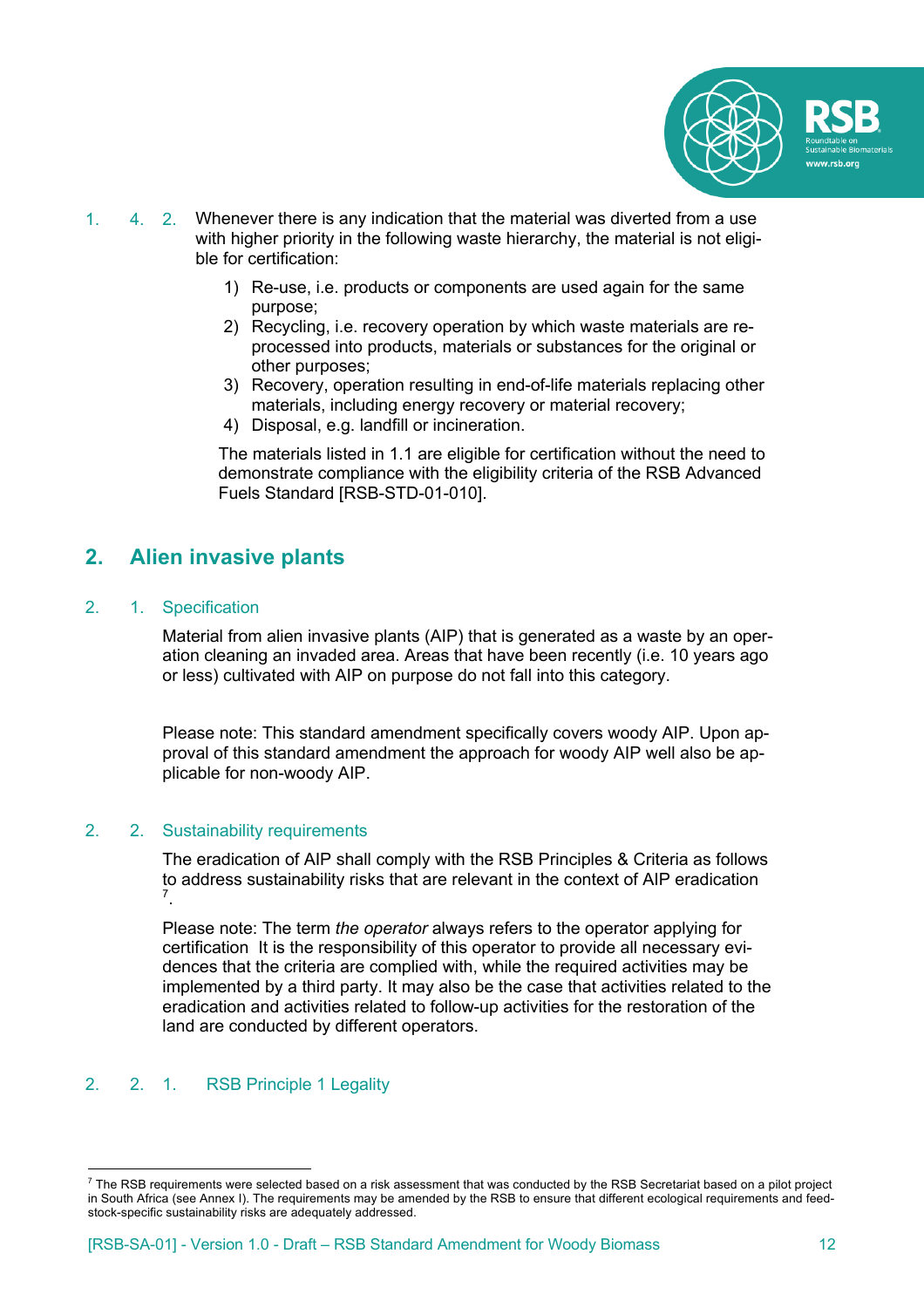

The operator shall provide evidence that a system is implemented and maintained that ensures the compliance with all relevant national or subnational legal requirements that apply for the eradication of AIP.

# 2. 2. 2. RSB Principle 2 Planning, Monitoring and Continuous Improvement

The operator shall provide documentation evidencing the planning and monitoring of follow-up activities to ensure the rehabilitation of the land and permanence of environmental gains. This documentation shall include the specification of the intended future land use, a detailed description of follow-up activities as well as the responsible contracted party for each activity. The follow-up activities shall include the applicable aspects mentioned in 2.2.4 (Soil) and 2.2.5 (Water)

Note 1: The responsible party may not be the operator conducting the clearing, but can also be the landowner, or a governmental authority.

Note 2: The future land use may be an agricultural land use or non-agricultural land use

#### 2. 2. 3. RSB Principle 4 Human and Labour Rights

The operator shall provide evidence that all criteria and minimum requirements of RSB Principle 4 are implemented to ensure that the eradication operations do not violate human rights or labour rights and promote decent work and the well-being of workers. Requirements apply to directly employed workers as well as to sub-contracted labour.

- 2. 2. 3. RSB Principle 7 Conservation
- 2. 2. 3. 1. The operator shall provide evidence that ecosystem functions and services that are directly affected by the operation are maintained or enhanced, i.e. evidence that document that biodiversity and surrounding ecosystems are not damaged
	- a) by the use of chemical and biological agents contained in herbicides and other chemical control products;
	- b) through the transport and storage of chemicals and equipment;
	- c) through the disposal of chemicals;
	- d) when accessing and clearing invaded areas.
- 2. 2. 3. 2. The operator shall provide evidence that no indigenous vegetation is disturbed or harvested in the process of the AIP eradication.
- 2. 2. 3. 3. The operator shall provide evidence that the eradication only takes place within the farm boundary or the boundary as permitted by the authorities and that no adjacent areas are cleared.
- 2. 2. 4. RSB Principle 8 Soil

The operator shall provide evidence about the implementation of practices to maintain or enhance soil physical, chemical and biological conditions, specifically efficient methods and practices

a) to ensure that machinery used for the eradication does not cause compaction of soil layers;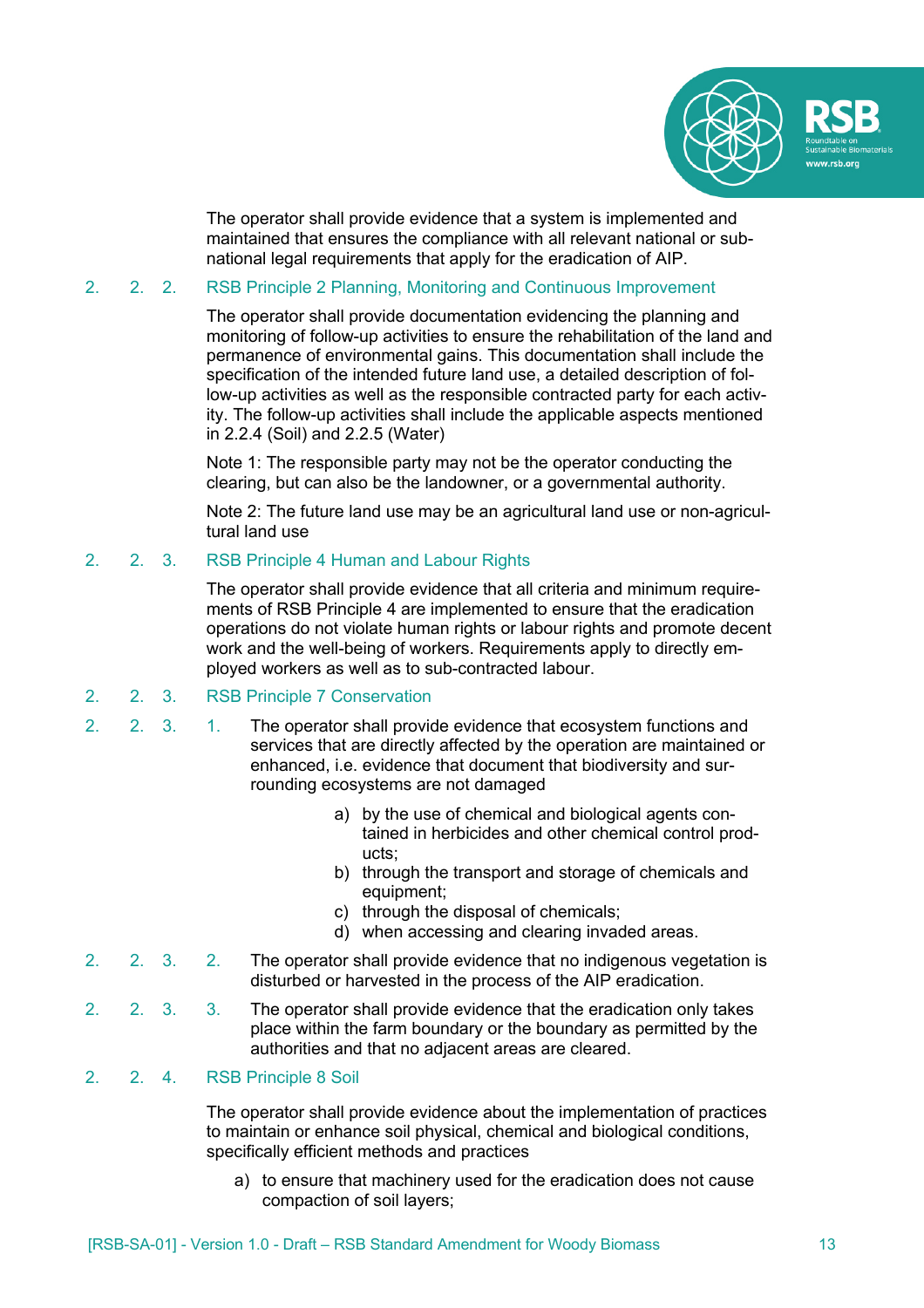

- b) to control erosion and maintain soil stability to prevent erosion runoff and sedimentation of waterways, which needs special attention when clearing on steep slopes and in rivers/streams (AIP tend to accumulate large amounts of soil with their roots on river banks and when removed there could be serious soil erosion and flooding if not properly managed);
- c) to ensure that potential damages to soil due to biomass burning is mitigated;
- d) to ensure that any negative impacts related to the removal of cleared biomass as soil cover are mitigated, such as
	- $\circ$  the deterioration of soil fertility;
	- o increased wind and water borne soil erosion;
	- o unmoderated soil temperature and increased evaporation of moisture from the soil, reduction in soil organic matter.

Please note: The methods and practices described above may also be implemented by another party, for example the landowner or a governmental authority (see 2.2.2. on follow-up activities).

#### 2. 2. 5. RSB Principle 9 Water

The operator shall provide evidence about the implementation of practices to maintain or enhance the quality of the surface and groundwater resource, specifically practices to

- a) prevent the contamination of surface and/or groundwater from run-off and leaching of water containing chemical or biological agents;
- b) prevent the blockage of waterways leading to increased flooding potential.

Please note: The methods and practices described above may also be implemented by another party, for example the landowner or a governmental authority (see 2.2.2. on follow-up activities).

### 2. 2. 6. RSB Principle 10 Air Quality

The operator shall provide evidence that open-air burning to clear the land is avoided and, where possible, eliminated.

A plan shall be put in place to phase out any open-air burning of AIP within three years following certification. If workers' health and safety is at stake or when no viable alternative is available or affordable in the local context, or if burning may prevent natural fires, limited open-air burning practices may occur.

#### 2. 3. Requirements related to the GHG calculation

The GHG calculation shall start from the collection at the point of origin onwards. The material has a GHG intensity of 0 kg  $CO<sub>2</sub>e/kg$  at the point of origin.

Emissions associated with the activity that generates the material, i.e. clearing of the site, do not need to be included.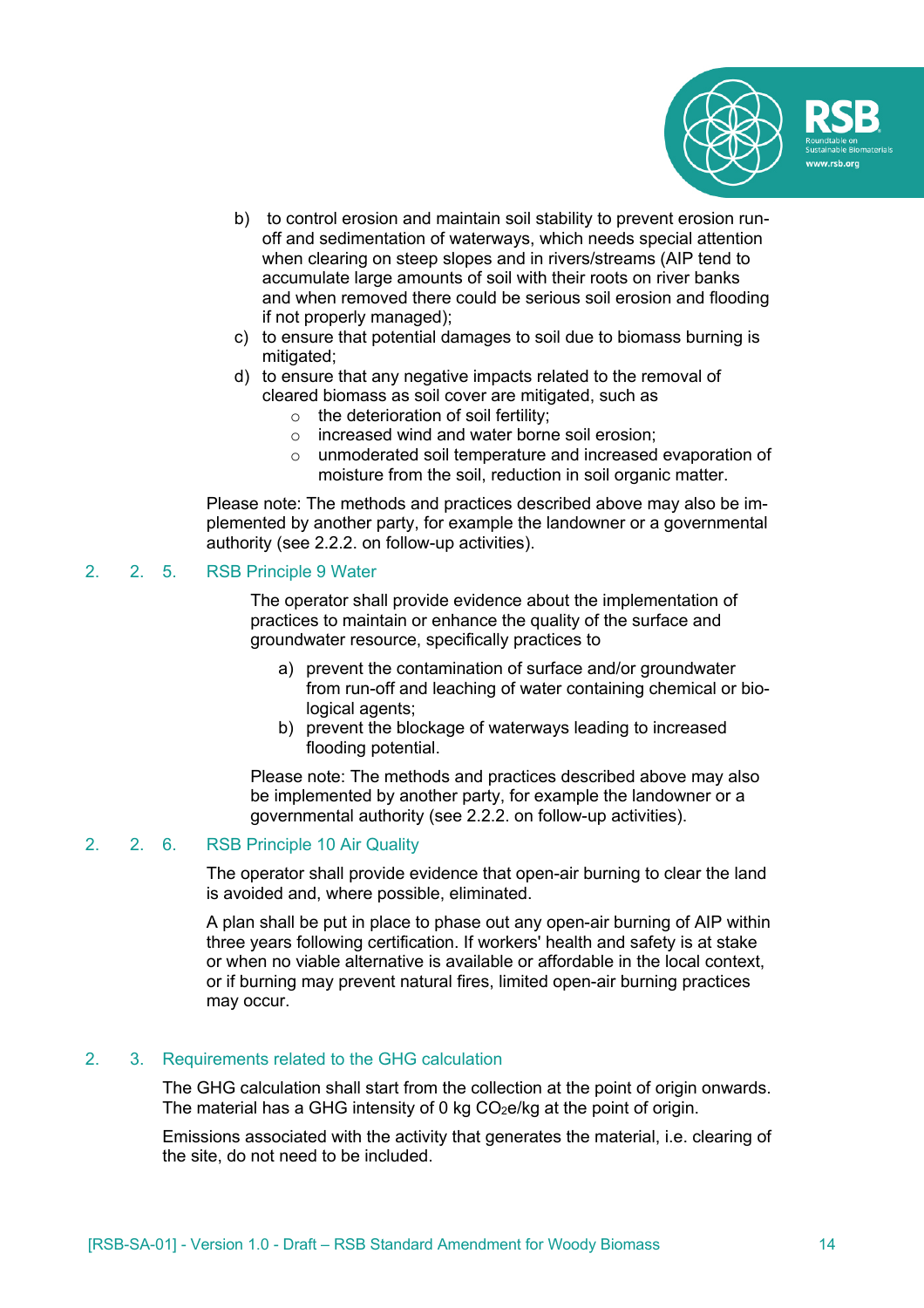

In addition, all AIP material shall carry a default land use change GHG value, DLUC, to represent emissions that result following land clearance of AIP, where land is not converted into native vegetation. The default DLUC value may be excluded under the following conditions:

- i. The default DLUC value may be replaced with an actual DLUC value where evidence can be provided to demonstrate that this is justified and calculated according to scientific literature relevant for the local context, or
- ii. The DLUC value can be reduced to zero where operators can demonstrate that land has been returned to native vegetation following clearance of AIP, or
- iii. Where land following AIP clearance is immediately converted to cropland, and the crop will enter a certification scheme such as RSB or any EU RED scheme (scheme list to be confirmed by RSB), then the LUC emissions from conversion of land to cropland will be attributed to crop production and DLUC emissions should be excluded from AIP GHG calculation. Evidence must be provided to demonstrate that LUC emissions will be accounted for in the crop GHG assessment.

The default DUC value will be based on research by the University of Utrecht – final value to be determined.

#### 2. 4. Other requirements

- 2. 4. 1. The operator shall provide evidence that the plant is classified as alien and that it is an agent of change within the region from which it was obtained. For that purpose, the operator shall provide country-specific documentation (e.g. national invasive species lists). In instances where country specific information is not available, global databases may be used, for example:
	- Global Invasive Species Database (GISD)8
	- Centre for Agriculture and Bioscience International Invasive Species Compendium (CABI ISC)<sup>9</sup>

In the case that global databases are used, the information shall be supported by local expert opinion (e.g. local universities, government organisations, non-profits, or consultants).

2. 4. 2. The operator shall also provide evidence that the eradication of the AIP is either mandated by law (e.g. legislation or government guidelines) or that it is removed in order to restore areas that are or in future will be negatively affected by AIP (e.g. reference to an approved and operational project that has funding to undertake restoration of the cleared area, agreement of action by a reputable local conservation agency, a Management Unit clearing Plan (MUCP).

<sup>9</sup> https://www.cabi.org/isc/

http://www.iucngisd.org/gisd/?st=100ss&fr=1&sts=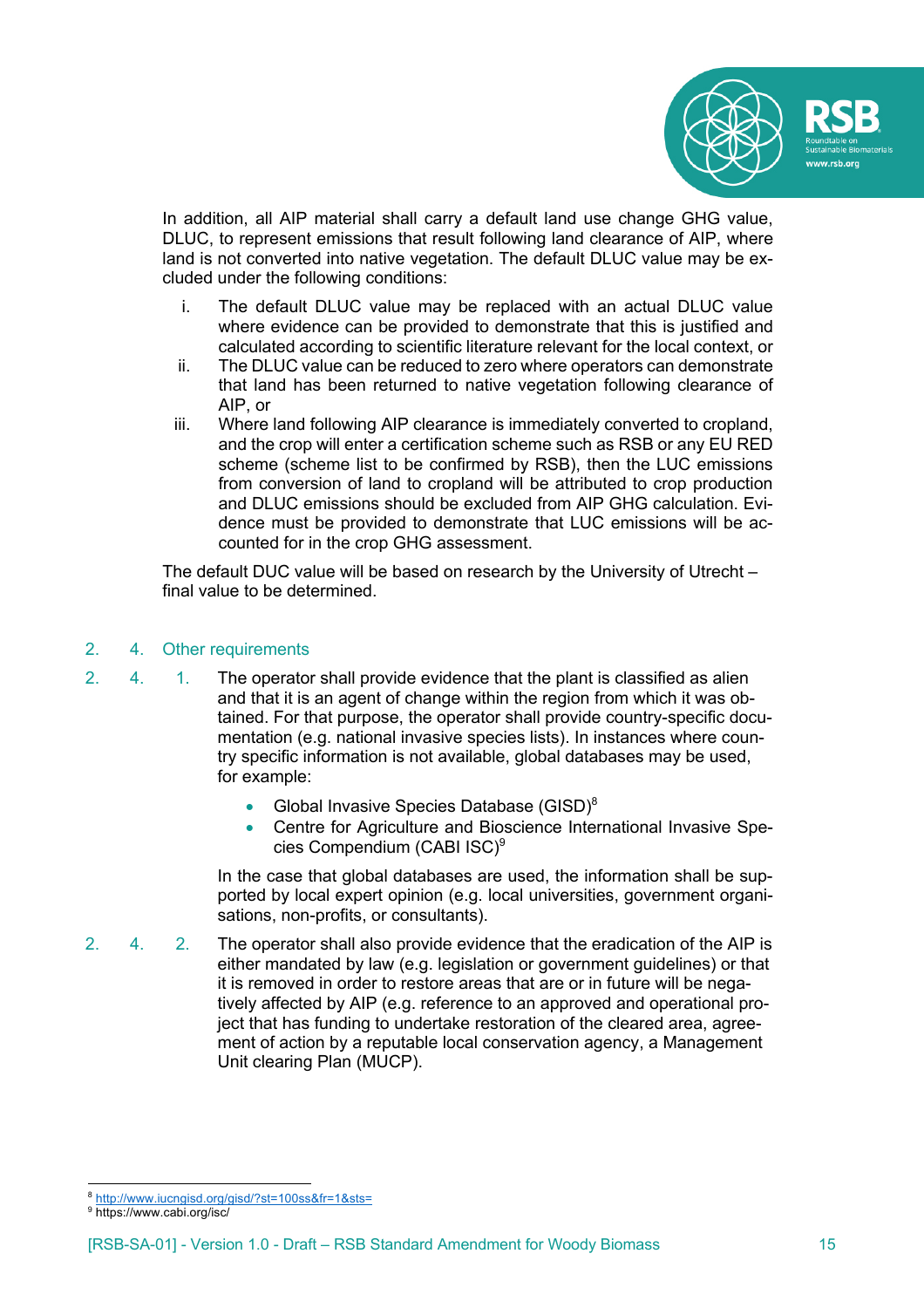

# **3. Forestry harvesting residues**

**The requirements for the certification of forestry harvesting residues will be further clarified in an additional normative guidance document, which is planned for release in 2022. Certification of forestry harvesting residues may only begin once additional normative guidance on forestry harvesting residues is published.**

### 3. 1. Specification

The following material types are considered forestry harvesting residues:

- Slash (i.e. treetops, branches and bark), left on the ground after logging or accumulating as a result of a storm, fire, delimbing or other similar disturbance;
- Salvage logging wood in forest management units: Damaged, dying or dead trees removed in order to prevent further natural damages (wind, storm, pathogens, etc.);
- Early/non-commercial thinnings: Thinning performed for silvicultural or ecological reasons, including pre-commercial thinning (i.e.: thinning of trees with a typical diameter at a breast height (DBH) below 10 inches/25.4 cm.

*Please note 1*: Stumps are not considered forestry harvesting residues and are not eligible for RSB certification unless the operator can demonstrate that these stumps had to be removed from the site for other reasons than biofuel / biomaterial production.

*Please note 2*: Low quality roundwood from a final harvest, i.e. size or quality of the material is not sufficient to be accepted by a sawmill, are not considered forestry residues and not eligible for RSB certification (for energy purposes).

### 3. 2. Sustainability requirements

3. 2. 1. The Forest Management shall comply with the RSB Principles & Criteria, with the FSC Principles & Criteria or equivalent.

> *Please note 1:* The RSB Principles & Criteria describe how to produce biomass in an environmentally, socially and economically responsible way. Their application ensures, inter alia, the legality of the operation, decent work conditions and well-being of the workers and that there is no negative impact on soil health, water resources, biodiversity, ecosystems and conservation values, including a strict ban on deforestation (including converting forests to plantations) and sourcing biomass from primary forests.

*Please note 2*: RSB may accept other certification standards as equivalent if: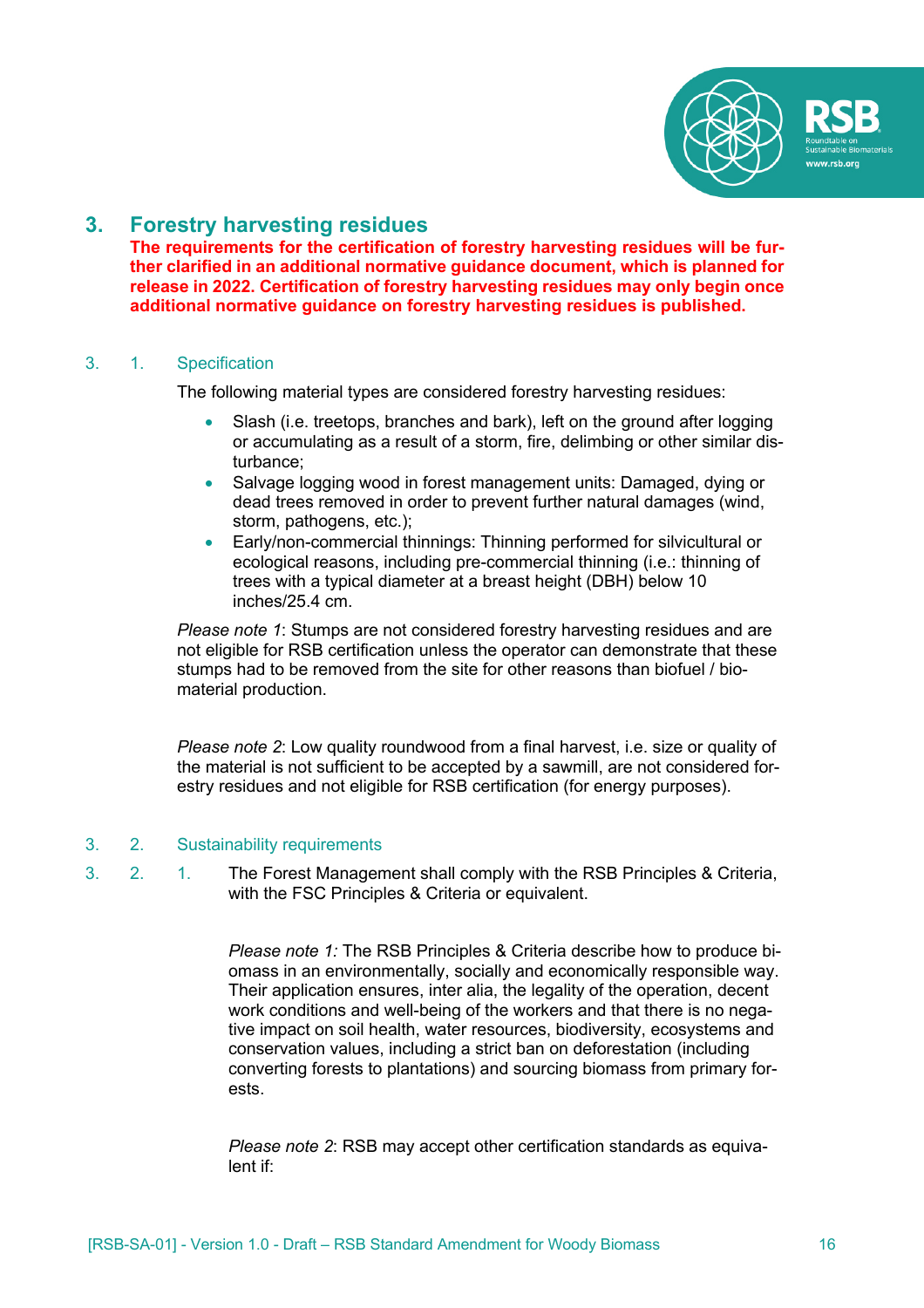

- a benchmark study was conducted to assess if all RSB requirements are covered by the other certification standard, and
- this benchmark study was recognised by the RSB Board of Directors, and
- any gaps between the other certification standard and the RSB standard have been covered by a certificate issued through an RSB recognised certification body.
- 3. 2. 2. As part of the forest management certification, the operator shall ensure that sufficient biomass is left on the ground to minimize the loss of soil organic carbon and maintain or improve soil health and biodiversity. To this end, the operator shall
	- a) define management practices and specify the amount of residues and deadwood that need to be retained on the basis of a context specific assessment or context specific information,
	- b) provide soil management planning (e.g. as part of the forest management plan), including specification that residues should be collected after majority of needles / leaves have fallen, and
	- c) provide records of the implementation of the planning.

*Please note 1:* The amount of residues to be left on the ground varies significantly by site, and is influenced by factors such as moisture, temperature, particle size and biomass composition.

- 3. 2. 3. Areas that are identified as "no-go areas" shall not be used to source biomass. No-go areas are nationally, regionally or internationally protected areas including but not limited to the following:
	- o The World Conservation Union "IUCN" Category I-IV protected areas http://www.protectedplanet.net/
	- o Wetlands of International Importance designated under the Ram-
	- o World Heritage Sites designated under the UNESCO World Heritage Convention http://whc.unesco.org/en/list
	- o Biosphere Reserves designated under the UNESCO Man and the Biosphere Programme http://www.unesco.org/new/en/natural-sciences/environment/ecological- sciences/biosphere-reserves/
	- o Other legally protected areas
	- Primary Forest, i.e. naturally regenerated forest, where there are no clearly visible indication of human activities and the ecological processes are not significantly disturbed.
	- o Ancient and Endangered Forests identified by the Canopy Forest mapper: https://canopyplanet.org/tools/forestmapper/app/
- 3. 2. 4. The use of forestry harvesting residues from natural forests (as defined in Section C. Terms and definitions of this Standard Amendment) shall be

sar Convention http://ramsar.wetlands.org/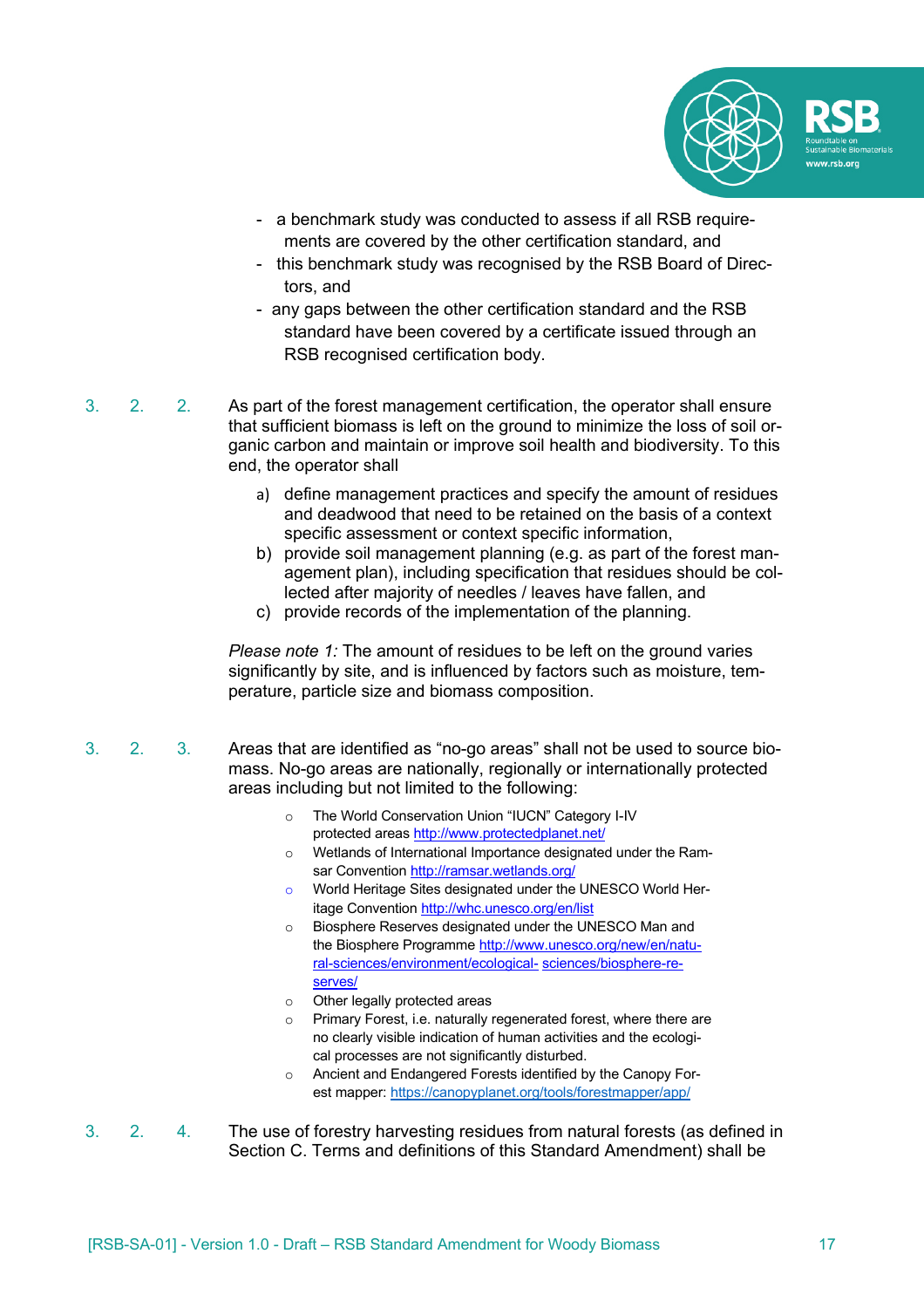

based on additional normative guidance to specify further sourcing requirements. Forestry harvesting residues shall only be eligible for RSB certification once additional Guidance is published.

# 3. 3. Requirements related to the GHG calculation

The GHG calculation shall start from the collection at the point of origin onwards. The material has a GHG intensity of 0 kg  $CO<sub>2e</sub>/kg$  at the point of origin.

Emissions associated with the activity that generates the material, i.e. harvesting, do not need to be included.

# 3. 4. Feedstock specific requirements for thinnings

- 3. 4. 1. The operator shall provide evidence that the pre- or non-commercial thinning was performed for silvicultural or ecological reasons. This includes:
	- Pre-commercial thinning: Thinning performed prior to trees reaching maturity, as defined in the forest management plan, typically below 5-10 inches dbh (diameter at breast height), depending on tree species and site conditions. The operator shall evidence that the pre-commercial thinning is performed to reduce densities in overstocked stands to prevent stagnation and increase the growth of the remaining trees, provided substantial stock remains in the stand. The operator shall document the typical size threshold for pre-commercial thinnings applicable to the tree species and region.

*Please note:* Unmerchantable trees removed during a clear-cut would not be considered pre-commercial thinnings.

• Thinning performed for ecological reasons: Thinning performed for trees above 10 inches dbh, for example to thin out ecologically undesirable species. The operator shall provide evidence to the auditor about the ecological reason for the thinning. Please note: The RSB Secretariat will maintain a positive list of accepted ecological thinning practices. The decision to add a practice to the list will be taken by the RSB Board of Directors following a consultation of the RSB General Standards Working Group.

Wood resulting from other thinning activities that are performed additionally in order to supply biomass is not eligible for RSB certification. Evidence shall be available to the auditor (e.g. thinning records of previous years)

3. 4. 2. For operators delivering into the energy market, thinnings shall only be eligible for certification if they fall under the specification defined in 3.4.1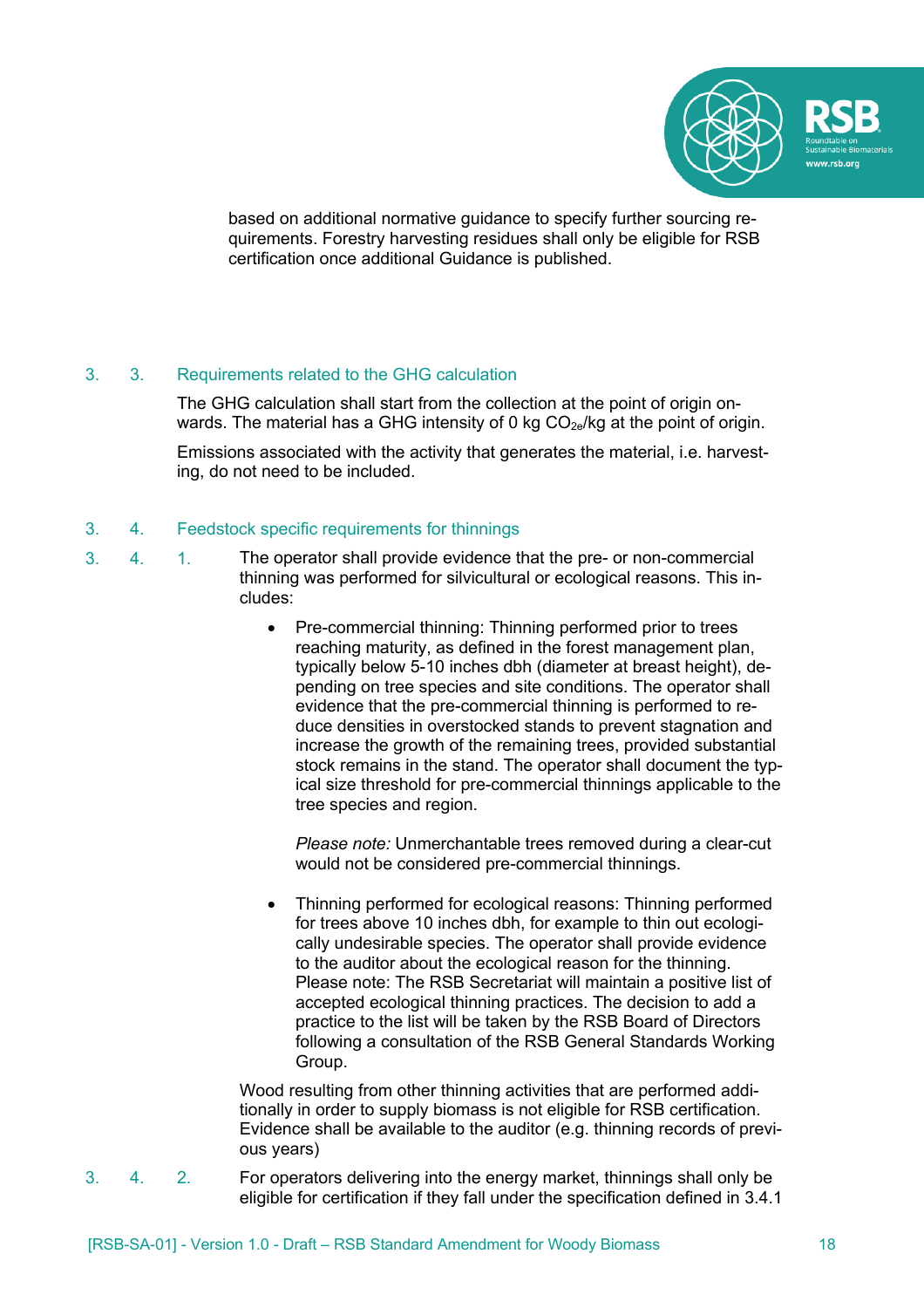

and there is no regional pulpwood market to which they could otherwise be sold or if there is sufficient surplus fibre available to serve the additional demand.

Please note: Operators delivering into non-energy markets shall clearly state to their customer (e.g. contract, delivery notes) that the RSB certification is only eligible for non-energy products.

3. 5. Requirements related to the maintenance of carbon stocks and sink levels

*Please note:* The specification of forestry harvesting residues as well as the additional requirements related to the management practices have been set-up in a way to ensure that only those materials are eligible for certification that have a low risk of decreasing forest carbon stocks and sink levels. As an additional safeguard, the following requirements apply. As guidance for implementation, the delegated act to be published by the European Commission may be consulted:

- 3. 5. 1. The country or regional economic integration organisation of origin of the forest biomass:
	- a) is a Party to the Paris Agreement; and
	- b) has submitted a nationally determined contribution (NDC) to the United Nations Framework Convention on Climate Change (UN-FCCC), covering emissions and removals from agriculture, forestry and land use which ensures that changes in carbon stock associated with biomass harvest are accounted towards the country's commitment to reduce or limit greenhouse gas emissions as specified in the NDC; or
	- c) has national or sub-national laws in place, in accordance with Article 5 of the Paris Agreement, applicable in the area of harvest, to conserve and enhance carbon stocks and sinks, and providing evidence that reported LULUCF-sector emissions do not exceed removals and that forest carbon sinks are maintained or strengthened over a relevant reference period.
- 3. 5. 2. If the above is not available, the operator shall demonstrate that management systems are in place at forest sourcing area level to ensure that carbon stocks and sinks levels in the forest are maintained, or strengthened over the long term

# **4. Forestry industry processing residues**

# 4. 1. Specification

The following material types are considered forestry processing residues and can be certified under the RSB

- Sawmill residues (slabs and chunks of wood, sawdust, shavings, bark),
- Tall oil, brown liquor (from sulphite pulping) and black liquor (from Kraft pulping),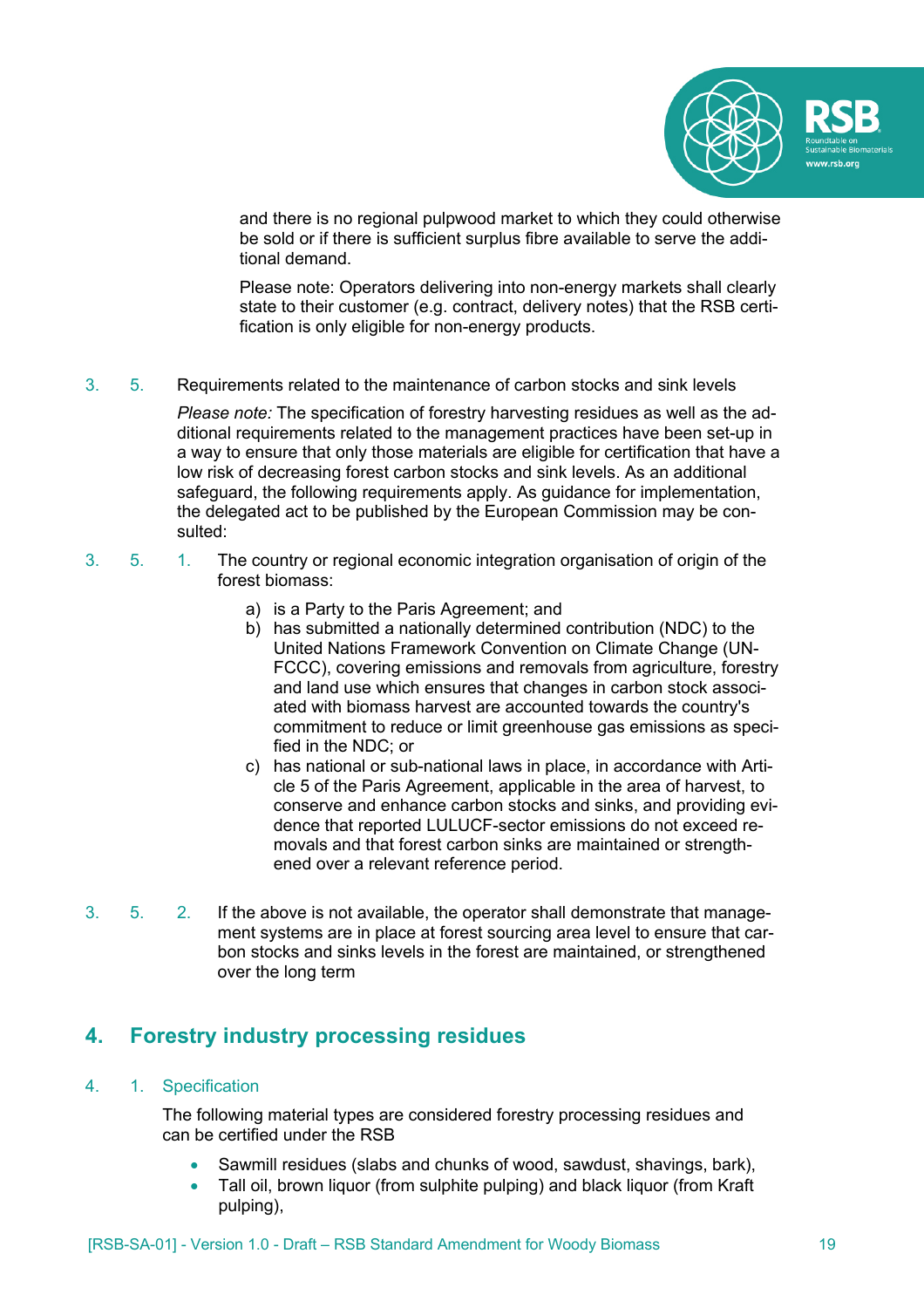

• Other forestry processing residues which comply with the eligibility requirements (refer to 5.3 below).

#### 4. 2. Sustainability requirements

The point of origin (i.e. the processor generating the forestry processing residues) shall have a chain of custody certification in place issued for a sustainability certification system that ensures the legality of all wood sources (e.g. FSC Chain of Custody Certificate).

#### 4. 3. Requirements related to the GHG calculation

The GHG calculation shall start from the collection at the point of origin onwards. The material has a GHG intensity of 0 kg  $CO<sub>2</sub>e/kg$  at the point of origin.

Emissions associated with the activity that generates the material, i.e. processing, do not need to be included.

#### Other requirements

The materials have to meet the eligibility requirements as defined in the RSB Standard for Advanced Fuels (RSB-STD-01-010) of the economic value ratio and elasticity which has to be evidenced on individual operator basis. If the eligibility requirements are not met, the materials are treated as main product and not as residues, so that sustainability requirements apply for the forest management and the greenhouse gas calculation starts at the forest management as well.

# **5. Short Rotation Woody Crops (SRWC)**

#### 5. 1. Specification

SRWC refers to perennial cropping systems in which fast growing tree or woody shrub species are planted to produce biomass or fibres with a system overall lifetime (i.e. from planting to final harvest) of less than 20 years and harvest taking place every 1-5 years while the plants are re-grown with single stems or as coppice systems.

Species such as *Eucalyptus,* poplars (*Populus* spp.), willows (*Salix* spp.), maples (*Acer* spp.), black locust, Acacia, Gmelina, among others may be covered by this specification

*Please note*: For Eucalyptus species, harvesting cycles up to every 10 years are also covered by this definition.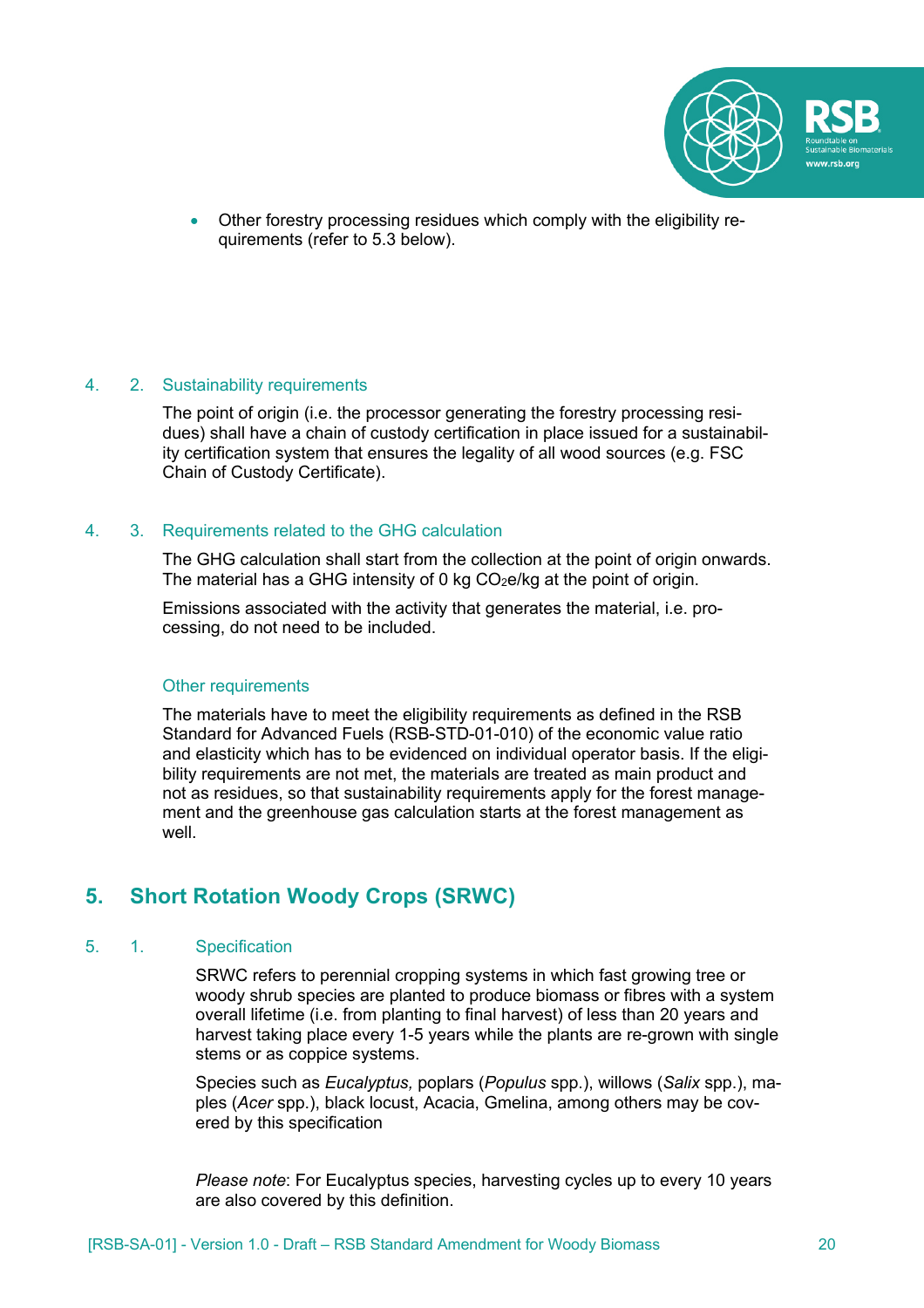

# 5. 2. Sustainability requirements

In the RSB certification system, SRWC shall be considered similar to perennial crops due to their management practices and potential impacts. Therefore, the RSB Principles and Criteria apply from the cultivation of the SRWC onwards. The following aspects covered by the RSB Principles & Criteria are of particular importance:

- No conversion of high carbon stocks and forest land: RSB Principle 7 on Conservation requires operators to maintain or enhance conservation values of local, regional or global importance that were identified within the area of operation. Areas that are identified as *no-go-areas* must not be used and areas identified as *no-conversion-area*s must not be converted by the operator. This means that for example land with high carbon stock as well as *forests* cannot be converted by the operator for the cultivation of SRWC. The applicable cut-off date is January 2008. The specific rule for forestry products, for which the cut-off date refers to the FSC Standard (i.e. November 1994), does not apply in this case as SWRC are regarded as perennial crops.<sup>10</sup>
- Invasive Plants: Some SRWC species may have a risk to spread beyond the area of operation and to become established in natural or seminatural ecosystems (for example Eucalyptus). Criterion 7e of the RSB Principles & Criteria specifies requirements that the operator has to implement to prevent invasive species from invading areas outside of the operation site.
- Depletion of water resources: RSB Principle 9 on Water requires operators to maintain or enhance the quality and quantity of surface and groundwater resources. Some SRWC species draw a significant amount of water from the soil through the process of transpiration. In line with criterion 9c, the operator shall implement practices to ensure that the plantation does not contribute to the depletion of surface or groundwater resources beyond replenishment capacities.

# 5. 3. Requirements related to the GHG calculation

The Greenhouse Gas calculation shall start from the cultivation of the SRWC onwards (including emissions from land use change, if applicable) and shall follow

- the RSB GHG Calculation Methodology [RSB-STD-01-003-01], or
- the RSB EU RED GHG Calculation Methodology IRSB-STD-11-0011. or
- the calculation methodology set out in the Renewable Energy Directive as incorporated in the UK Solid or Gaseous Biomass Carbon Calculator (Ofgem).

 $10$  This approach is in line with the major certification standards on forestry. The FSC and SFI – two of the most important forest certification systems - do not recognize *SRWC* as a type of forest management. It reinforces that - despite using woody species – such systems are closer to an agricultural system than to a silvicultural system. The rationale behind this is that "an area growing a very short rotation crop of trees would not normally be described as a forest, because the trees have not yet developed their 'considerable height and size" (FSC Directive on FSC Forest Management Evaluations (FSC-DIR-20-007 EN), updated in July 2018) and also are not able to deliver services and products as those obtained from a forest land.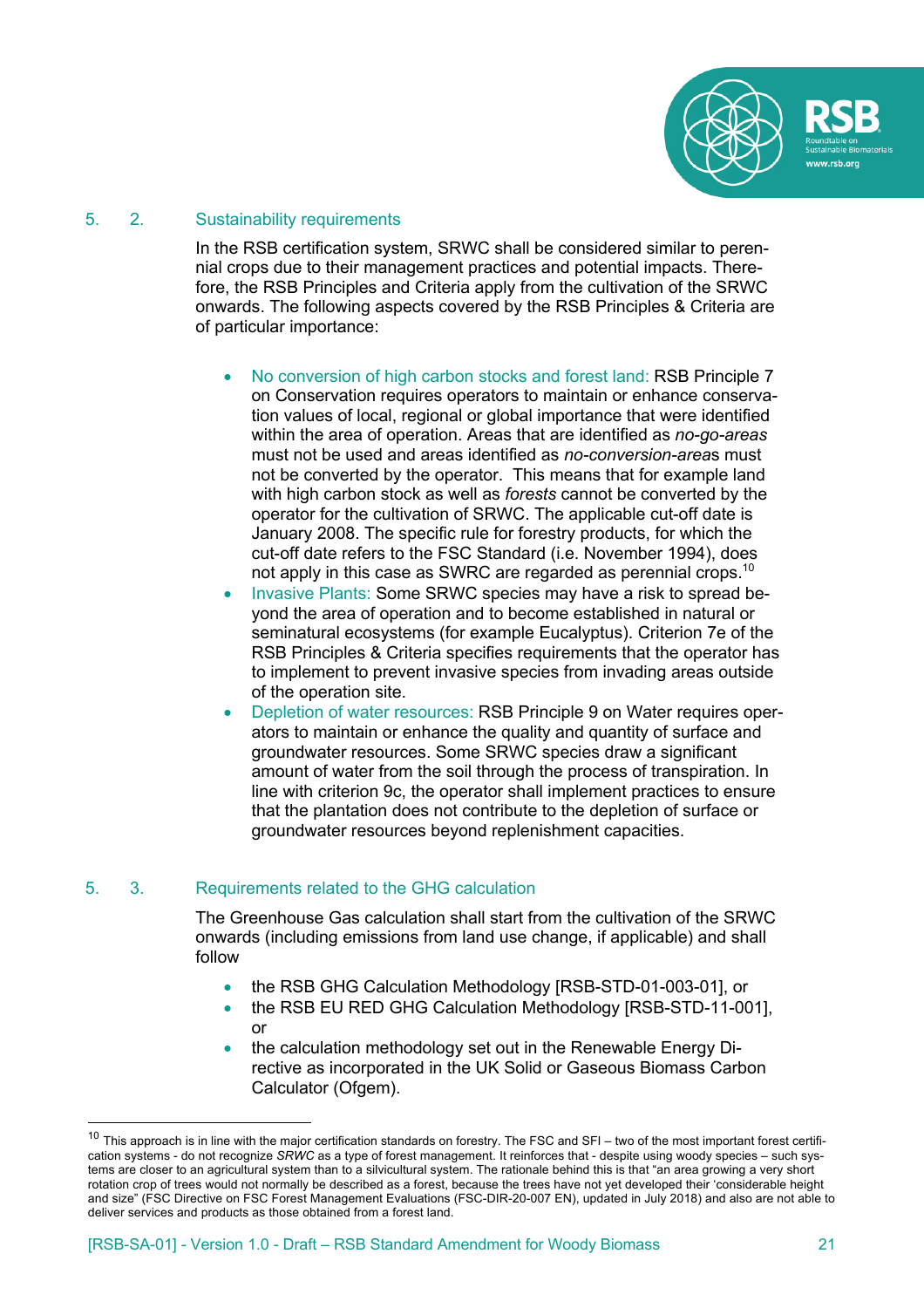

# 5. 4. Other requirements

No further requirements

# **6. Roundwood**

#### 6. 1. Specification

Refers to merchantable portion of wood removed from natural or semi-natural forests and tree plantations with or without bark, including stemwood or trunk removed in its round form, or split, roughly squared, or in another form, e.g. branches, roots, stumps and burls.

Roundwood is only eligible for RSB certification under the RSB Standard for Advanced Products [RSB-STD-02-001], i.e. for the use in non-energy markets. The operator shall clearly state this limitation to their customer.

#### 6. 2. Sustainability requirements

The Forest Management shall comply with the RSB Principles & Criteria, with the FSC Principles & Criteria or equivalent

#### 6. 3. Requirements related to the GHG calculation

- 6. 3. 1. The Greenhouse Gas calculation shall start from the growth of the roundwood onwards (including emissions from land use change, if applicable) and shall follow
	- the RSB GHG Calculation Methodology [RSB-STD-01-003-01], or
	- the RSB EU RED GHG Calculation Methodology [RSB-STD-11-001], or
	- the calculation methodology set out in the Renewable Energy Directive as incorporated in the UK Solid or Gaseous Biomass Carbon Calculator (Ofgem).

#### 6. 4. Requirements related to the maintenance of carbon stocks and sink levels

The requirements related to the maintenance of carbon stocks and sink levels as outlined in 3.5 shall be applied.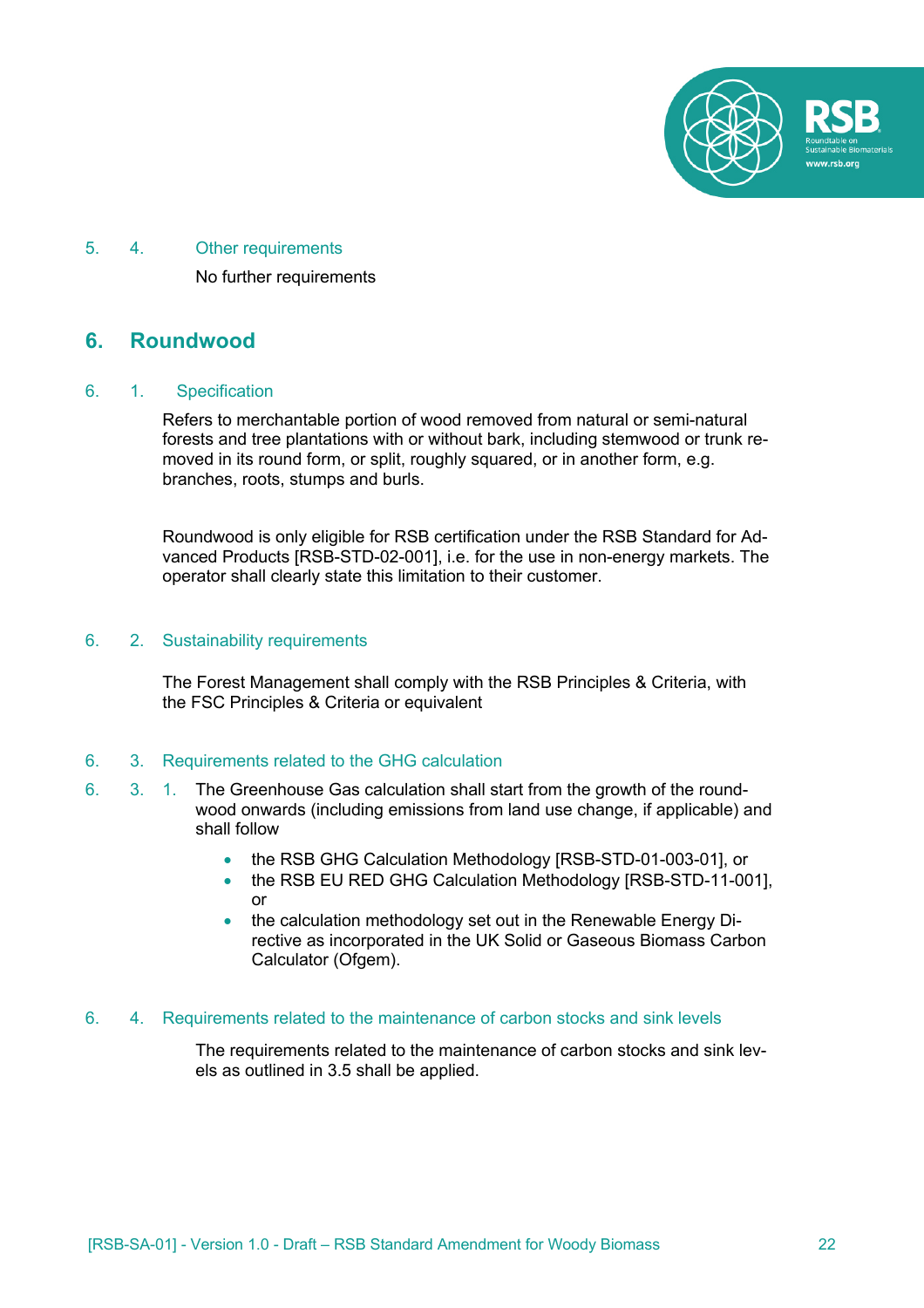

# **Annex I Sustainability risks associated with clearing invasive alien species from invaded farms**

| <b>Activity</b>                                                           | <b>Potential Sustainability Risks</b>                                                                                                                                                                                                         |  |  |  |  |
|---------------------------------------------------------------------------|-----------------------------------------------------------------------------------------------------------------------------------------------------------------------------------------------------------------------------------------------|--|--|--|--|
| Inadequate/poorly                                                         | Regeneration and propagation of invasive species.                                                                                                                                                                                             |  |  |  |  |
| managed actions<br>taken to eradicate<br>and control invasive<br>species. | Contamination of surface and/or groundwater from runoff and leaching of water contain-<br>ing chemical and biological agents contained in herbicides and other chemical control<br>products used to curtail regrowth.                         |  |  |  |  |
|                                                                           | Damage to biodiversity and surrounding ecosystems through release of chemical and<br>biological agents contained in herbicides and other chemical control products used to<br>curtail regrowth.                                               |  |  |  |  |
|                                                                           | Damage to biodiversity and surrounding ecosystems through transport and storage of<br>chemicals, equipment and cleared biomass when in field and disposal of mixed product.                                                                   |  |  |  |  |
|                                                                           | Damage to surrounding ecosystems, vegetation and fauna when accessing and clear-<br>ing invaded areas.                                                                                                                                        |  |  |  |  |
|                                                                           | Natural vegetation unable to re-establish without external input (rehabilitation) at high<br>cost.                                                                                                                                            |  |  |  |  |
|                                                                           | Use of heavy machinery causes compaction of soil layers leading to erosion of top<br>soils.                                                                                                                                                   |  |  |  |  |
| Untrained or unethical<br>operators                                       | Purposeful or mistaken harvesting of indigenous biomass                                                                                                                                                                                       |  |  |  |  |
|                                                                           | Inadequate methods taken to control erosion and soil stability, leading to erosion run-off<br>and sedimentation of waterways <sup>11</sup> .                                                                                                  |  |  |  |  |
|                                                                           | Clearance over the farm boundary (in order to gather more biomass that may be an in-<br>digenous and/or protected species) leading to damage to surrounding ecosystems, veg-<br>etation and fauna when accessing and clearing adjacent areas. |  |  |  |  |
| Open burning of re-<br>sidual/uncollected bi-                             | Air pollution emissions of CO <sub>2</sub> , CO, particulate matter and other potentially harmful<br>chemical substances.                                                                                                                     |  |  |  |  |
| omass                                                                     | Fire spreading out of control and damaging surrounding areas.                                                                                                                                                                                 |  |  |  |  |
|                                                                           | Damage to soil due to biomass burning.                                                                                                                                                                                                        |  |  |  |  |
| Uncleared/unremoved                                                       | Risk of fire.                                                                                                                                                                                                                                 |  |  |  |  |
| residues                                                                  | Blockage of waterways leading to increased flooding potential.                                                                                                                                                                                |  |  |  |  |
| Removal of cleared                                                        | Deterioration of soil fertility.                                                                                                                                                                                                              |  |  |  |  |
| biomass as soil cover                                                     | Increased wind and water borne soil erosion.                                                                                                                                                                                                  |  |  |  |  |
|                                                                           | Unmoderated soil temperature and increased evaporation of moisture from the soil.                                                                                                                                                             |  |  |  |  |
|                                                                           | Reduction in soil organic matter thus reducing the physical, chemical and biological sta-<br>tus of the soil.                                                                                                                                 |  |  |  |  |
|                                                                           | Natural vegetation unable to re-establish without external input (rehabilitation) at high<br>cost                                                                                                                                             |  |  |  |  |
| Worker health and                                                         | Risks related to                                                                                                                                                                                                                              |  |  |  |  |
| safety risks                                                              | non-use of appropriate protective equipment<br>ergonomics and carrying heavy loads<br>use of clearing machinery and other equipment<br>safety of women working in remote areas                                                                |  |  |  |  |

<sup>&</sup>lt;sup>11</sup> This is especially true when clearing on steep slopes and in rivers/streams. Alien invasive species tend to accumulate large amounts of soil with their roots on river banks and when removed there could be serious soil erosion and flooding if not properly managed.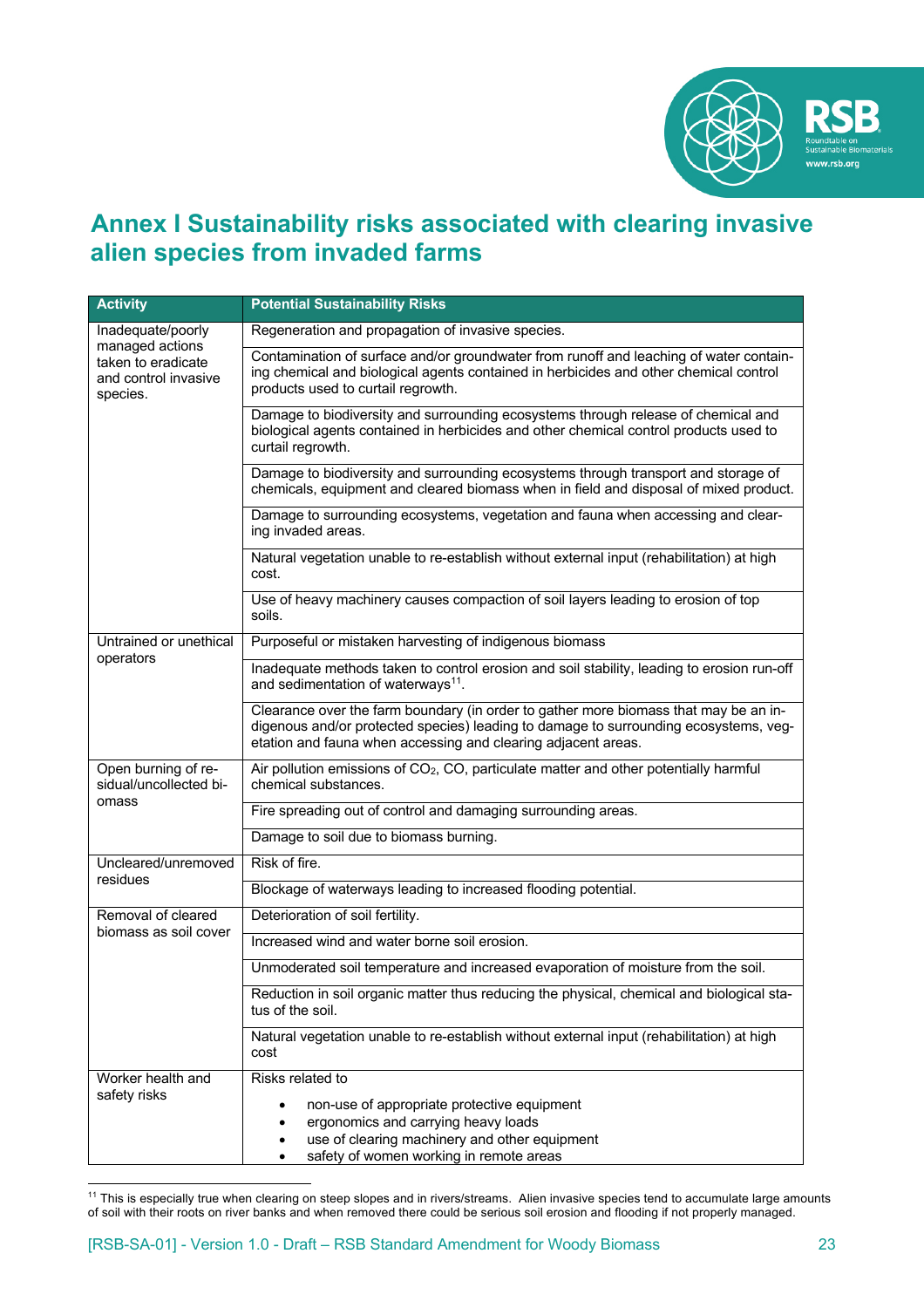

|                       | access to ablution facilities<br>medical assistance (especially when working in remote areas)            |
|-----------------------|----------------------------------------------------------------------------------------------------------|
| Sub-contracted labour | human and labour rights not equally applied/enforced<br>$\bullet$<br>lack of formal employment contracts |
|                       | unfair remuneration<br>unregulated working conditions<br>employment of migrant labour                    |
|                       | lack of access to trade union                                                                            |

# **Annex II Literature**

Forest Research 2015: Carbon impacts of biomass consumed in the EU: quantitative assessment; Robert Matthews et al.

ICCT 2014: Comprehensive Carbon Accounting For Identification of Sustainable Biomass Feedstocks; Anil Baral and Chris Malins.

ICCT 2019: Does Bioenergy demand improve forest management? Jacopo Giuntoli and Stephanie Searle

JRC 2021: The use of woody biomass for energy purposes in the EU; Camia A., Giuntoli, J., Jonsson, R., Robert, N., Cazzaniga, N.E., Jasinevičius, G., Avitabile, V., Grassi, G., Barredo, J.I., Mubareka, S.

JRC 2014: Carbon Accounting of Forest Bioenergy; Alessandro Agostini, Jacopo Giuntoli, Aiketerini Boulamanti